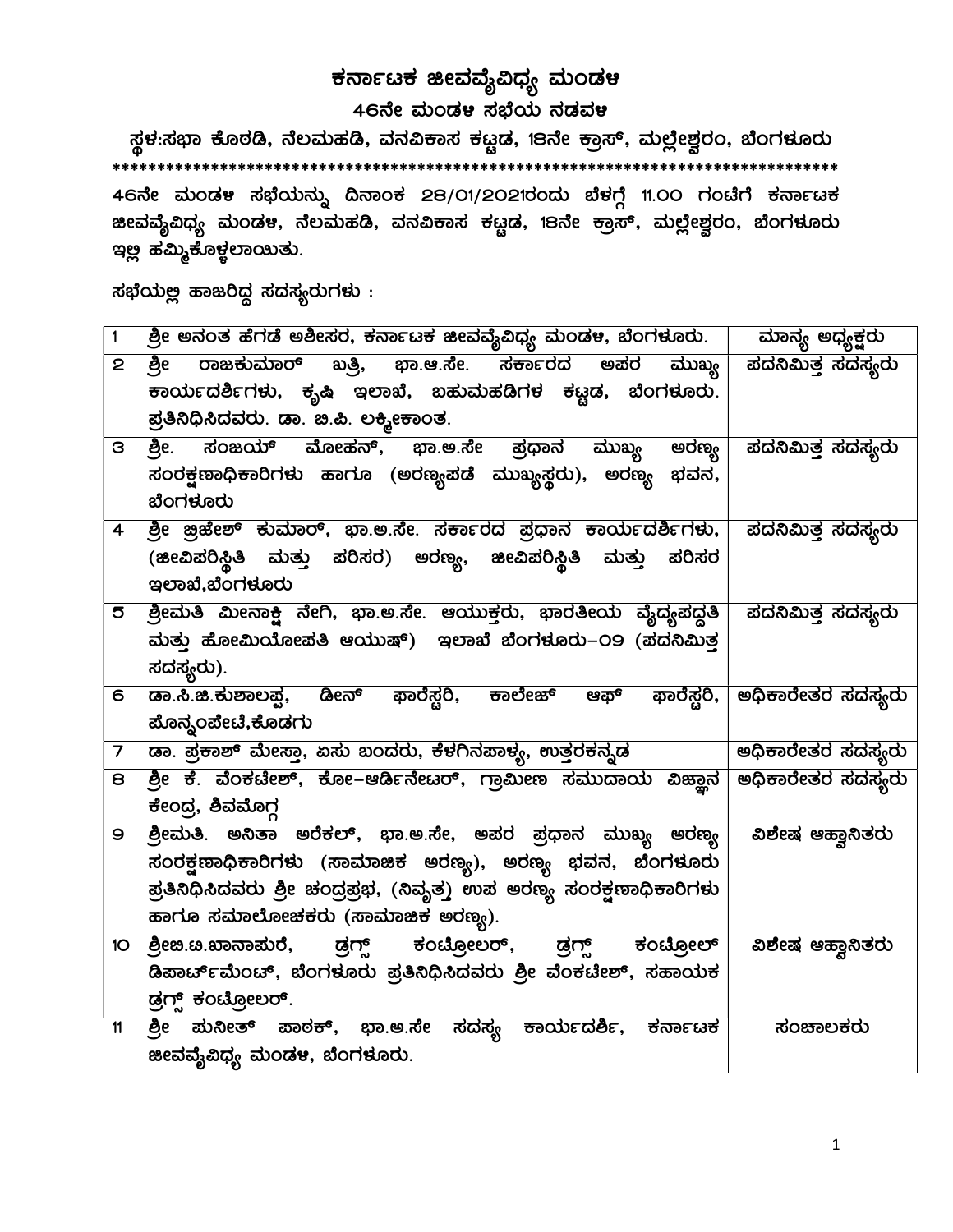ಕೆಳಗಿನ ಸದಸ್ಯರಿಗೆ ಅನುಪಸ್ಥಿತಿಯ ರಜೆ ನೀಡಲಾಯಿತು.

| ್ರಿಲ ಸಂದೀಪ್ ದವೇ, ಭಾ.ಆ.ಸೇ.ಸರ್ಕಾರದ ಅಪರ ಮುಖ್ಯ ಕಾರ್ಯದರ್ಶಿಗಳು,  ಪದನಿಮಿತ್ತ ಸದಸ್ಯರು<br>ಅರಣ್ಯ, ಜೀವಿಪರಿಸ್ಥಿತಿ ಮತ್ತು ಪರಿಸರ ಇಲಾಖೆ, ಬೆಂಗಳೂರು                        |  |
|---------------------------------------------------------------------------------------------------------------------------------------------------------|--|
| _2   ಡಾ.ಹರಿಣಿ ನಾಗೇಂದ್ರ, ಪ್ರೋಪೆಸರ್, ಸಸ್ಟೇನಬಲ್ ಸ್ಪಡಿ ಸೆಂಟರ್, ಅಜೀಮ್   ಅಧಿಕಾರೇತರ ಸದಸ್ಯರು<br>ಪ್ರೇಮಜಿ ಯುನಿವರ್ಸಿೞ, ಪಿಇಎಸ್ ಕ್ಯಾಂಪಸ್, ಎಲೆಕ್ಷಾನಿಕ್ ಸಿೞ, ಬೆಂಗಳೂರು. |  |

ಸನ್ಶಾನ್ಯ ಅಧ್ಯಕ್ಷರು, ಕರ್ನಾಟಕ ಜೀವವೈವಿಧ್ಯ ಮಂಡ೪, ಇವರು 46ನೇ ಸಭೆಗೆ ಎಲ್ಲಾ ಸದಸ್ಯರುಗಳನ್ನು ಸ್ವಾಗತಿಸಿದರು. ಆನಂತರ 45ನೇ ಸಭೆಯ ನಿರ್ಣಯಗಳಂತೆ ಶಿರಸಿ ತಾಲ್ಲೂ<del>ಕ</del>ಿನ ಸೊಂದಾ ಕೆರೆಯನ್ನು ಸಮುದಾಯ ಸಂರಕ್ಷಿತ ಪ್ರದೇಶವೆಂದು ಹಾಗೂ ಅರಣ್ಯ ಇಲಾಖೆಯ ಮುಖಾಂತರವಾಗಿ ಮುಂಡಿಗೆ ಜಡ್ಡಿ ಪಕ್ಷಿ ಗೂಡುಕಟ್ಟುವಿಕೆಯ ಪ್ರದೇಶವನ್ನು ಪಕ್ಷಿಧಾಮವೆಂದು ಢೋಷಿಸುವ ಕುರಿತು ರಾಜ್ಯ ವನ್ಯ ಜೀವಿ ಮಂಡ೪ಯ ಸಭೆಯಲ್ಲ ನಿರ್ಣಯವನ್ನು <del>ಕ</del>ೈಗೊಂಡಿರುವ ಅಂಶವನ್ನು ಮಂಡ೪ಯ ಗಮನಕ್ಕೆ ತರುತ್ತಾ ಪ್ರಧಾನ ಅರಣ್ಯ ಮುಖ್ಯ ಸಂರಕ್ಷಣಾಧಿಕಾರಿಗಳು ಹಾಗೂ ಅರಣ್ಯಕಾರ್ಯಪಡೆ ಮುಖ್ಯಸ್ಥರಿಗೆ ಅವರ ಪ್ರಯತ್ನಕ್ಕೆ ಅಭಿನಂದನೆಯನ್ನು ಸ<u>ಲ್</u>ಲಸಿದರು.

ಮುಂದುವರೆದಂತೆ, ಮಂಡಳಯು ಕರ್ನಾಟಕ ರಾಜ್ಯದ ವಿವಿಧ ಪ್ರದೇಶಗಳಲ್ಲ 15 ಹೊಸ ಮತ್ಯಧಾಮಗಳನ್ನು ಗುರುತಿಸಿ ಅಧಿಸೂಚನೆ ಹೊರಡಿಸಲು ಮೀನುಗಾರಿಕೆ ಇಲಾಖೆಗೆ ಶಿಫಾರಸ್ಸು ಮಾಡಿರುವುದಾಗಿ ತಿಳಸುತ್ತಾ, ಘೋಷಣೆಯ ಹಂತದಲ್ಲದೆ ಎಂದು ಸಭೆಗೆ ತಿಳಸಿದರು.

ದಿನಾಂಕ 29/01/2021ರಂದು ಮಂಡ೪ಯು ಆಯೋಜಿಸುತ್ತಿರುವ ಜೀವವೈವಿಧ್ಯ ನಿರ್ವಹಣಾ ಸಮಿತಿಗಳ ಬಲವರ್ಧನೆ ಕಾರ್ಯಗಾರವನ್ನು ಹಮ್ಮಿಕೊಳ್ಳಲಾಗುತ್ತಿದೆ. ಈ ಸಂದರ್ಭದ<u>ಲ್ಲ</u> ಮೇ 22ರಂದು ಆಚರಿಸಲಾಗುವ ಅಂತರಾಷ್ಟ್ರೀಯ ಜೀವವೈವಿಧ್ಯ ದಿನಾಚರಣೆ–2021ರ ಸಲುವಾಗಿ ರಾಜ್ಯಾದ್ಯಂತ ಹಮ್ಮಿಕೊಳ್ಳುವ ಕಾರ್ಯಕ್ರಮಗಳ ಕುರಿತು ಚರ್ಚಿಸಲಾಗುವುದೆಂದು ತಿಳಸಿದರು. ಈ ವಿಷಯದ ಬಗ್ಗೆ ಮಂಡಳಯ ಮಾನ್ಯ ಸದಸ್ಯರುಗಳ ಅಭಿಪ್ರಾಯಗಳನ್ನೂ ಸಹ ಸ್ವಾಗತಿಸುತ್ತಾ ಸದಸ್ಯ ಕಾರ್ಯದರ್ಶಿಗಳಗೆ ಕಾರ್ಯಸೂಚಿಗಳ ಬಗ್ಗೆ ಚರ್ಚಿಸಲು ತಿಳಸಿದರು.

| ಸಭೆಯ ಕಾರ್ಯಸೂಚಿ                                | ಸಭೆಯ ನಿರ್ಣಯಗಳು                         |  |
|-----------------------------------------------|----------------------------------------|--|
| of <sub>l</sub><br>46/1-Reading and recording | 45ನೇ ಮಂಡಳ ಸಭೆಯ ಅಂತಿಮ ನಡವಳಯನ್ನು         |  |
| Proceedings of the 45th Board                 | ದಿನಾಂಕ 28/10/2020ರಂದು ಎಲ್ಲಾ ಸದಸ್ಯರಿಗೆ  |  |
| Meeting:                                      | ಕಳುಹಿಸಲಾಯಿತು.               ಕಾರ್ಯಸೂಚಿಯ |  |
| The proceedings of the 45 <sup>th</sup> Board | ಅನುಬಂಧ–1ರಲ್ಲ ವರದಿಯಾದ ನಡವ೪ಯನ್ನು         |  |
| meeting held on $22/10/2020$ were             | ಅಂಗೀಕರಿಸಲಾಯಿತು.                        |  |
| communicated to the members on                |                                        |  |
| 27/10/2020.                                   |                                        |  |
| Corrections on the proceedings received       |                                        |  |
| from Principal Secretary (Ecology and         |                                        |  |
| Environment) Dept. of FEE<br>were             |                                        |  |
| incorporated and final proceedings were       |                                        |  |
| sent to all<br>the members<br>on              |                                        |  |
| 28/10/2020.                                   |                                        |  |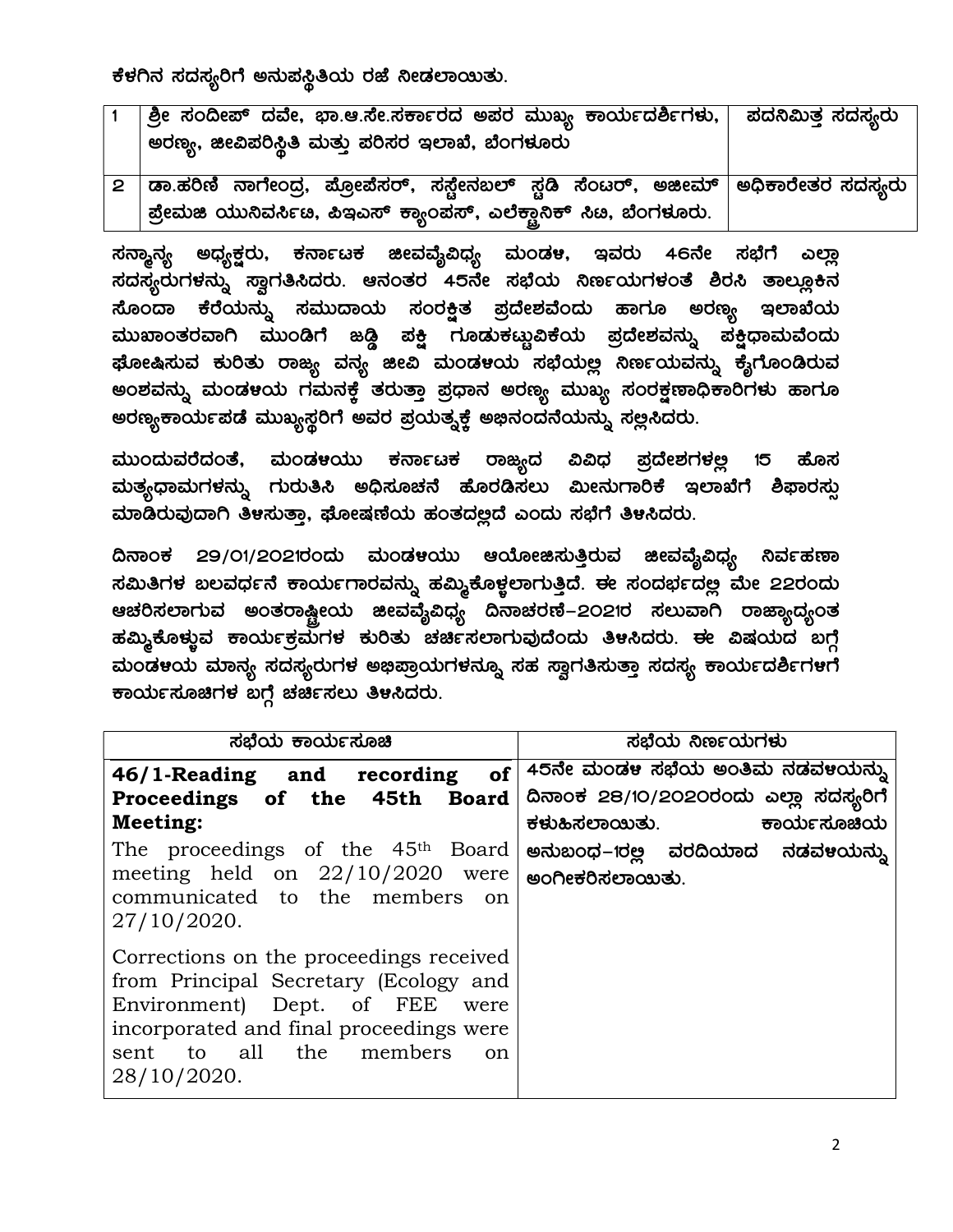| As there were no comments from the                                         |                                               |
|----------------------------------------------------------------------------|-----------------------------------------------|
| members, the proceedings may be                                            |                                               |
|                                                                            |                                               |
| adopted. (Annexure-I)                                                      |                                               |
|                                                                            |                                               |
| 46/2- Action taken on 45th Board                                           | 45ನೇ ಮಂಡಳ ಸಭೆಯ ನಡವಳಗಳನ್ವಯ                     |
| meeting proceedings:                                                       | ಕೈಗೊಂಡ ಕ್ರಮಗಳನ್ನು ಅನುಬಂಧ $-$ 2ರಲ್ಲ            |
| Action taken on proceedings of 45th                                        | ವರದಿಯಾದ ಕಾರ್ಯಸೂಚಿಯನ್ನು ಮಂಡಳಯು                 |
| Board meeting are placed<br>in                                             | ಗಮನಿಸಿ ಈ ಕೆಳಕಂಡಂತೆ ಚರ್ಚಿಸಿತು.                 |
| (Annexure-II)                                                              |                                               |
|                                                                            |                                               |
| 45/3 - Status of formation of                                              | ರಾಷ್ಟ್ರೀಯ ಹಸಿರು ನ್ಯಾಯಧಿಕರಣದ ಆದೇಶದಂತೆ          |
| Biodiversity <b>Management</b>                                             | ಮಂಡ೪ಯು ಜೀವವೈವಿಧ್ಯ<br>ನಿರ್ವಹಣಾ                 |
| Committees (BMC) and Preparation                                           | ಸಮಿತಿಗಳ ರಚನೆ ಹಾಗೂ ಜನತಾ ಜೀವವೈವಿಧ್ಯ             |
| of People's Bio-diversity Registers :                                      | ದಾಖಲಾತಿ ತಯಾರಿಕೆಯಲ್ಲ ಶೇ1೦೦%ರ                   |
| The comparative statement of periodic                                      | ಗುರಿಯನ್ನು  ಸಾಧಿಸಿರುವ ವಿಷಯನ್ನು                 |
| progress, for each quarter of the                                          | ಮಂಡಳಯು ಗಮನಿಸಿತು.                              |
| financial year with regard to the                                          |                                               |
| formation of the BMCs, PBRs, the                                           |                                               |
| achievements and the comparative                                           | ಈ ಕುರಿತು ಪ್ರಧಾನ ಕಾರ್ಯದರ್ಶಿಗಳು,                |
| statement of the budget sanctioned                                         | (ಜೀವಿಪರಿಸ್ಥಿತಿ ಮತ್ತು ಪರಿಸರ) ರಾಜ್ಯದಲ್ಲ         |
| expenditure incurred in each quarter                                       | <u> ಜಿಎಂಸಿಗಳ ರಚನೆ ಹಾಗೂ ಜ.ಜೀ.ದಾಗಳ</u>          |
| from FY 2019-2020 to till date is as                                       |                                               |
| below: (Tables are annexed in the                                          | ತಯಾರಿಕೆಯಲ್ಲ ಎಲ್ಲಾ ರೀತಿಯ ಸಹಕಾರವನ್ನು            |
| Agenda copy)                                                               | <mark>ನೀಡುವುದರೊಂದಿಗೆ ಗುರಿಯನ್ನು ಸಾಧಿಸಲು</mark> |
|                                                                            | ಪಣ್ಣರುವ ನಿರಂತರ ಪ್ರಯತ್ಸಕ್ತೆ ಮಂಡಳಯನ್ನು          |
|                                                                            | ಶ್ಲಾಘಿಸಿದರು.                                  |
|                                                                            |                                               |
| 45/5 - Directions of the State $\mid$ ಪ್ರಧಾನ ಮುಖ್ಯ ಅರಣ್ಯ ಸಂರಕ್ಷಣಾಧಿಕಾರಿಗಳು |                                               |
|                                                                            |                                               |
| Government under sec 49(1) of the                                          | ಹಾಗೂ ಅರಣ್ಯಪಡೆ ಮುಖ್ಯಸ್ಥರು ಶೀಘ್ರದಲ್ಲ            |
| <b>BD Act, 2002:</b>                                                       | ಪ್ರೋಬೆಷನರಿ ಭಾರತೀಯ ಅರಣ್ಯ<br>ಸೇವಾ               |
| State Government<br>The<br>vide<br>its                                     | ಅಧಿಕಾರಿಗಳನ್ನು<br>ಮಂಡ೪ಗೆ<br>ನಿಯೋಜಿಸ            |
| Directions dated $15/09/2020$ ,<br>has                                     | ಲಾಗುವುದೆಂದು ಛರವಸೆ<br>ನೀಡಿದರು.                 |
| issued a window of opportunity of 60                                       | ಮಂಡಳಯಲ್ಲ ತರಬೇತಿಗಾಗಿ ಪ್ರೋಬೇಷನರಿ                |
| days from the date of the order, for the                                   | ಅಧಿಕಾರಿಗಳನ್ನು ಲಗತ್ತಿಸಿರುವ<br>ಆದೇಶವನ್ನು        |
| entities to comply with the provisions of                                  |                                               |
| the BD Act and Rules, 2005. The                                            | ಸಂಬಂಧಪಟ್ಟ ಅಧಿಕಾರಿಗಳಗೆ ನೀಡಲಾಗಿದೆ ಎಂದು          |
| Directions and the Standard Operating                                      | ಪ್ರಧಾನ ಮುಖ್ಯ ಅರಣ್ಯ ಸಂರಕ್ಷಣಾಧಿಕಾರಿಗಳು          |
| implement<br>Procedure<br>the<br>to<br>said                                | ಧೃಢಪಡಿಸಿದರು.                                  |
| advised<br>Directions<br>the<br>by<br>as                                   |                                               |
| empanelled advocates of the Board is                                       |                                               |
| put up for the deliberation and approval                                   |                                               |
| of the Board. (Annexure-III)                                               |                                               |
|                                                                            |                                               |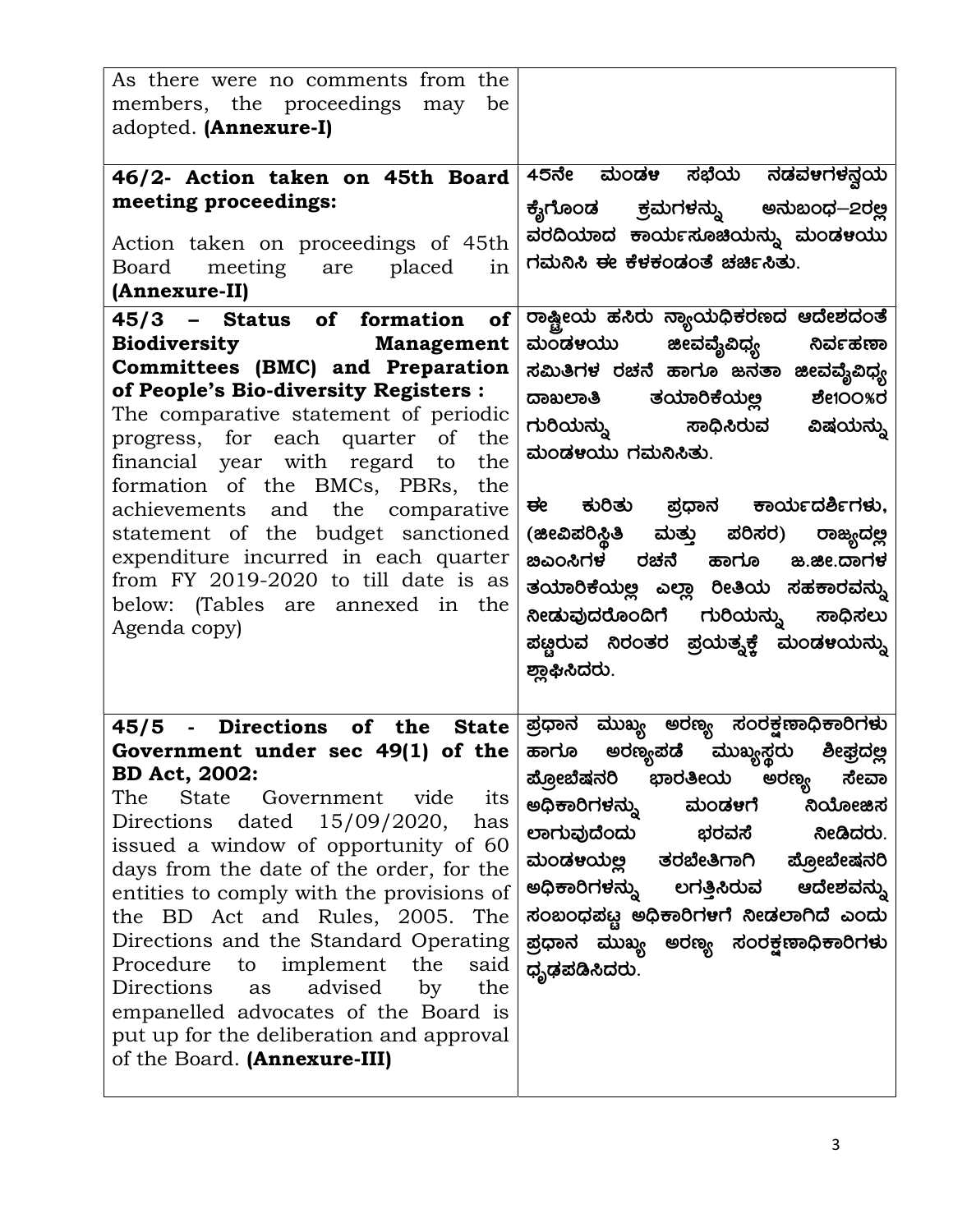| 45/8 - Identification and conservation<br>of Special Ecosystems:<br>The Board has taken up<br>several<br>initiatives to carry forward this objective<br>the guidance<br>of<br>Hon'ble<br>under<br>Chairman, Sri Ananth Hegde Ashisara.<br>Some of such key activities done in last<br>six months are placed here for the kind<br>information of the Board. (Activities are.)<br>annexed in the Agenda copy)                                                                                                                                                                                                                                                                                                                                                 | ಸನ್ಶಾನ್ಯ ಅಧ್ಯಕ್ಷರು, ಈ ವಿಷಯ ಕುರಿತು ಪರಿಣಿತ<br>ತಜ್ಞ್ರರ ಸಮಿತಿಯನ್ನು ರಚಿಸಿ ಈ ವಿಷಯದ ಬಗ್ಗೆ<br>ಚರ್ಚಿಸಿ ಮುಂದಿನ ಕ್ರಮಕೈಗೊಳ್ಳಬೇಕಾಗಿದೆ ಎಂದು<br>ಸಭೆಗೆ ತಿಳಸಿದರು.                                                                                                                                                                                                                                                                                                                                                                                |
|-------------------------------------------------------------------------------------------------------------------------------------------------------------------------------------------------------------------------------------------------------------------------------------------------------------------------------------------------------------------------------------------------------------------------------------------------------------------------------------------------------------------------------------------------------------------------------------------------------------------------------------------------------------------------------------------------------------------------------------------------------------|---------------------------------------------------------------------------------------------------------------------------------------------------------------------------------------------------------------------------------------------------------------------------------------------------------------------------------------------------------------------------------------------------------------------------------------------------------------------------------------------------------------------------------|
| The above matter is placed before the<br>Board for kind information and to seek<br>further directions so that such activities<br>are taken up with more effectiveness in<br>coming days which may further help in<br>realizing the objectives of Biological<br>Diversity Act, 2002.                                                                                                                                                                                                                                                                                                                                                                                                                                                                         |                                                                                                                                                                                                                                                                                                                                                                                                                                                                                                                                 |
| Additional<br><b>45/10</b><br>Agenda<br>-<br>$\sim$ 100 $\mu$<br><b>Conservation of Heritage Trees:</b><br><b>On "Heritage Tress":</b> The Board has<br>received representations from<br>many<br>experts and regions of the state to<br>declare some old tress of ecological/<br>cultural / historical significance<br>as<br>of<br>Trees<br>the<br>"Heritage<br>State".<br>Conservation experts are of the view<br>that, it could be another effective tool<br>for protecting biodiversity at gross root<br>In fact, KBB<br>itself<br>level.<br>had<br>recommended declaring some trees as<br>Heritage Trees in 2012. However, final<br>notification could not be done as there<br>were no clear policy guidelines in place<br>as of now also in our state. | ಮಂಡಳಯು<br>ಪಾರಂಪರಿ <del>ಕ</del><br>ವೃಕ್ಷಗಳ<br>ಮಾರ್ಗಸೂಚಿಗಳನ್ನು ಪರಿಶೀಅಸಿ,<br>ಜೀವವೈವಿಧ್ಯ<br>ನಿರ್ವಹಣಾ<br>ಸಮಿತಿಗಳು ತಮ್ಮ<br>ವ್ಯಾಪ್ತಿಯಲ್ಲ<br>ಬರುವಂತಹ ವಿಶೇಷ<br>ಹಾಗೂ<br>ಪಾರಂಪರಿಕ<br>ವೃಕ್ಷಗಳನ್ನು ಗುರುತಿಸಿ ಅವುಗಳನ್ನು<br>ತಮ್ಮ<br>ಹಂತದಲ್ಲಯೇ ಘೋಷಣೆ ಮಾಡಿ<br>ಸಂರಕ್ಷಣಿ<br>ಮಾಡಬಹುದು<br>ಎಂಬ<br>ಅಂಶವನ್ನು<br>ಮಾರ್ಗಸೂಚಿಯಲ್ಲ ಸೇರಿಸಲು<br>ಸಲಹೆಯನ್ನು<br>ನೀಡಿತು. ಮಂಡಳಯ ದೀೀರ್ಘವಾದ ಚರ್ಚೆಯ<br>ನಂತರ Guidelines for selection of<br>Heritage Trees in Karnataka ವನ್ನು<br>ಪಾರಂಪರಿಕ<br>ಜೀವವೈವಿಧ್ಯ<br>ತಾಣದ<br>ನಿಯಮಗಳೊಂದಿಗೆ<br>ಸೇರ್ಪಡೆ<br>ಮಾಡಲು<br>ಸಲಹೆಯನ್ನು ನೀಡಿತು. |
| However, experts have now brought to<br>the notice of the KBB the fact that,<br>Uttara Pradesh State and Chandigarh<br>UT have already declared some trees as<br>State Heritage Trees under Biodiversity<br>The state Dept of Forest &<br>Act.<br>Environment there has enabled the<br>BMCs in this regard by notifying clear<br>guidelines. (The relevant documents are                                                                                                                                                                                                                                                                                                                                                                                    |                                                                                                                                                                                                                                                                                                                                                                                                                                                                                                                                 |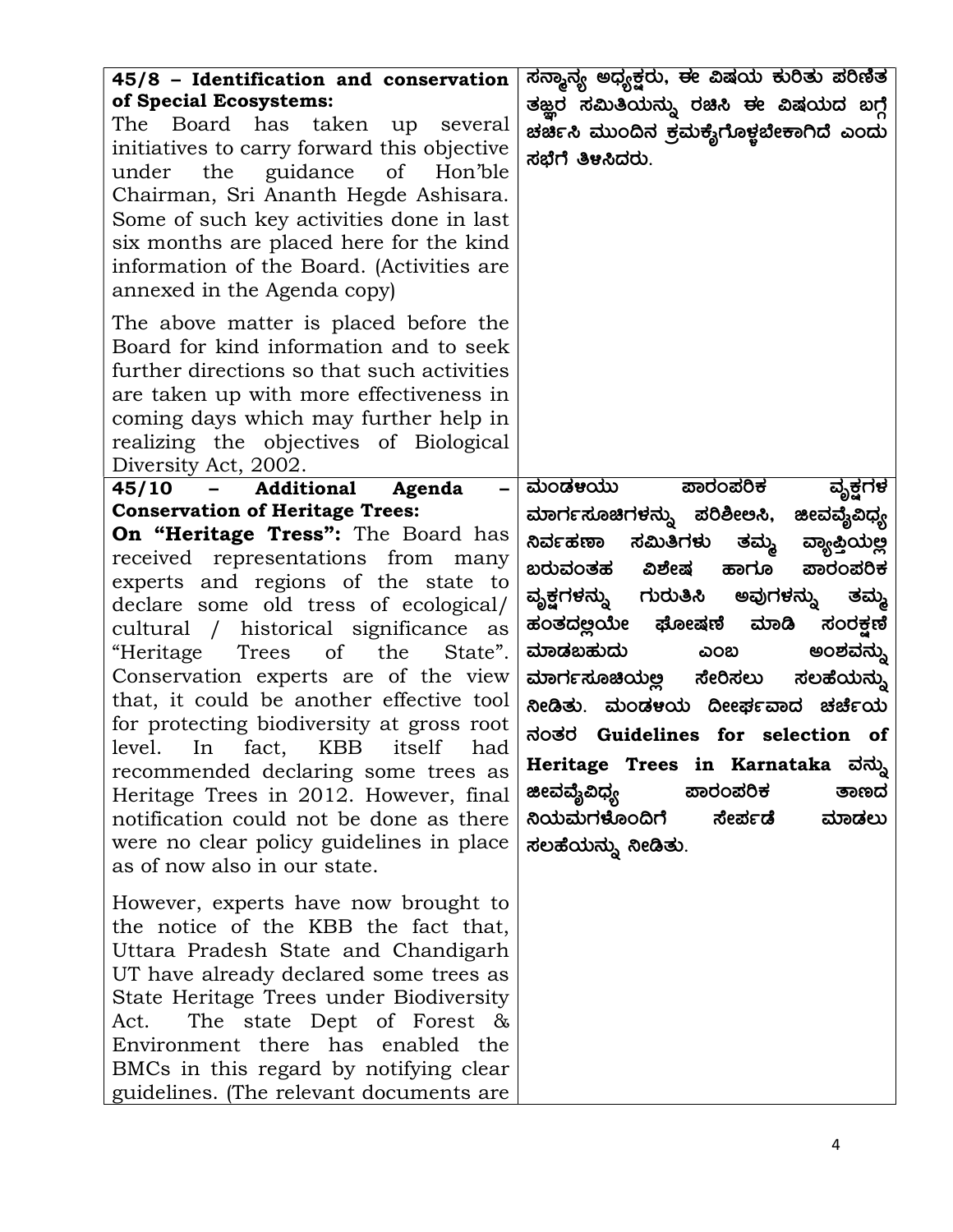| attached in the enclosure).                                                                                                                                                                                                                                                                                                                                                                                                                                                          |                                                                                                                                                                                                                   |
|--------------------------------------------------------------------------------------------------------------------------------------------------------------------------------------------------------------------------------------------------------------------------------------------------------------------------------------------------------------------------------------------------------------------------------------------------------------------------------------|-------------------------------------------------------------------------------------------------------------------------------------------------------------------------------------------------------------------|
| Hence, KBB can initiate the process of<br>identifying, declaring & managing the<br>Heritage Trees in the state through<br>BMC mechanism only under BD Act.<br>The BMCs may identify unique old trees<br>of ecological/cultural/historical<br>significance in their jurisdiction and<br>initiate protection measures, by getting<br>consent and support of all concerned<br>authorities, mainly of Deputy<br>Conservator of Forest (DCF) and land<br>owner (in case of revenue land). |                                                                                                                                                                                                                   |
| The subject is placed for seeking the<br>directions from the Board to come up<br>with clear guidelines in this regard.                                                                                                                                                                                                                                                                                                                                                               |                                                                                                                                                                                                                   |
| $45/13$ (A) and (B) – Regularize the<br>Supporting Staff Posts sanctioned by<br>the Government and the Posts<br><b>of</b><br>Research Associates, Consultants and<br><b>Technical Executives</b>                                                                                                                                                                                                                                                                                     | ಈ ವಿಷಯದ ಬಗ್ಗೆ ಮಂಡಳಯಿಂದ ವೃಂದ ಮತ್ತು<br>ನೇಮಕಾತಿ ನಿಯಮಗಳನ್ನು (C&R Rules)<br>ತಯಾರಿಸಿ ಸರ್ಕಾರಕ್ತೆ ಸಲ್ಲಸಿರುವ ವಿಷಯವನ್ನು<br>ಗಮನಿಸಿ ಮಾನ್ಯ ಅಧ್ಯಕ್ಷರು ತ್ವರಿತಗತಿಯಲ್ಲ<br>ಸರ್ಕಾರದ ಹಂತದಲ್ಲ ಮುಂದಿನ ಕ್ರಮ ಕೈಗೊಳ್ಳಲು<br>ಸಭೆಗೆ ತಿಳಸಿದರು. |
| of Formation<br>of  <br><b>46/3-Status</b><br><b>Biodiversity</b><br><b>Management</b><br>Committees (BMC) and Preparation<br>of People's Biodiversity Registers<br>(PBR):<br>The comparative statement of periodic                                                                                                                                                                                                                                                                  | ಪ್ರಧಾನ ಕಾರ್ಯದರ್ಶಿಗಳು (ಜೀವಿಪರಿಸ್ಥಿತಿ ಮತ್ತು<br>ಪರಿಸರ) ಮಂಡಳಗೆ ಸಲ್ಲಸಲಾದ<br>ಜನತಾ<br>ಜೀವವೈವಿಧ್ಯ<br>ದಾಖಲಾತಿಗಳಗೆ ಹಣವನ್ನು<br>ತಯಾರಿಕೆಯಲ್ಲ<br>ಜೀವವೈವಿಧ್ಯ ದಾಖಲಾತಿ<br>ಗುಣಮಟ್ಟವನ್ನು ಹೆಜ್ಜಿಸಬೇಕಾಗಿರುವ ಅವಶ್ಯಕತೆ                   |
| progress, for each quarter of the<br>financial year with regard to<br>the<br>formation of BMCs and preparation of<br>achievements<br>PBRs<br>and<br>the<br>comparative statement of the budget<br>sanctioned expenditure incurred in                                                                                                                                                                                                                                                 | ಯರುವುದು ಕಂಡು ಬಂದಿದ್ದು, ಗುಣಮಟ್ಟವುಳ್ಣ<br>ದಾಖಲಾತಿಗಳಗೆ ಮಾತ್ರ ಹಣದ ಪಾವತಿಯನ್ನು<br>ಮಾಡಲಾಗುತ್ತಿದೆ ಎಂದು ಅಧ್ಯಕ್ಷರು ಮತ್ತು ಸದಸ್ಯ<br>ಕಾರ್ಯದರ್ಶಿಗಳು ತಿಳಸಿದರು.                                                                    |
| each quarter from FY 2020-2021 to till<br>date is as below: (Tables are annexed in<br>the Agenda copy)<br>100% BMC & PBR progress has been                                                                                                                                                                                                                                                                                                                                           | ಜನತಾ ಜೀವವೈವಿಧ್ಯತೆಯ ದಾಖಲೆಗಳ ಬಳಕೆಯ<br>ಕುರಿತು<br>29/01/2021ರಂದು<br>ದಿನಾಂಕ<br>ಆಯೋಜಿಸುವ ಕಾರ್ಯಗಾರದಲ್ಲ ಚರ್ಚಿಸಲಾಗುವು<br>ದೆಂದು ತಿಳಸಿದರು. ಈ ನಿಟ್ಟನಲ್ಲ<br>ಕರ್ನಾಟಕ                                                            |
| achieved.                                                                                                                                                                                                                                                                                                                                                                                                                                                                            | ಸೂಕ್ಷ್ಮ<br>ಪರಿಸರವುಳ್ಣ<br>ರಾಜ್ಯದಲ್ಲ<br>ಹಲವಾರು                                                                                                                                                                      |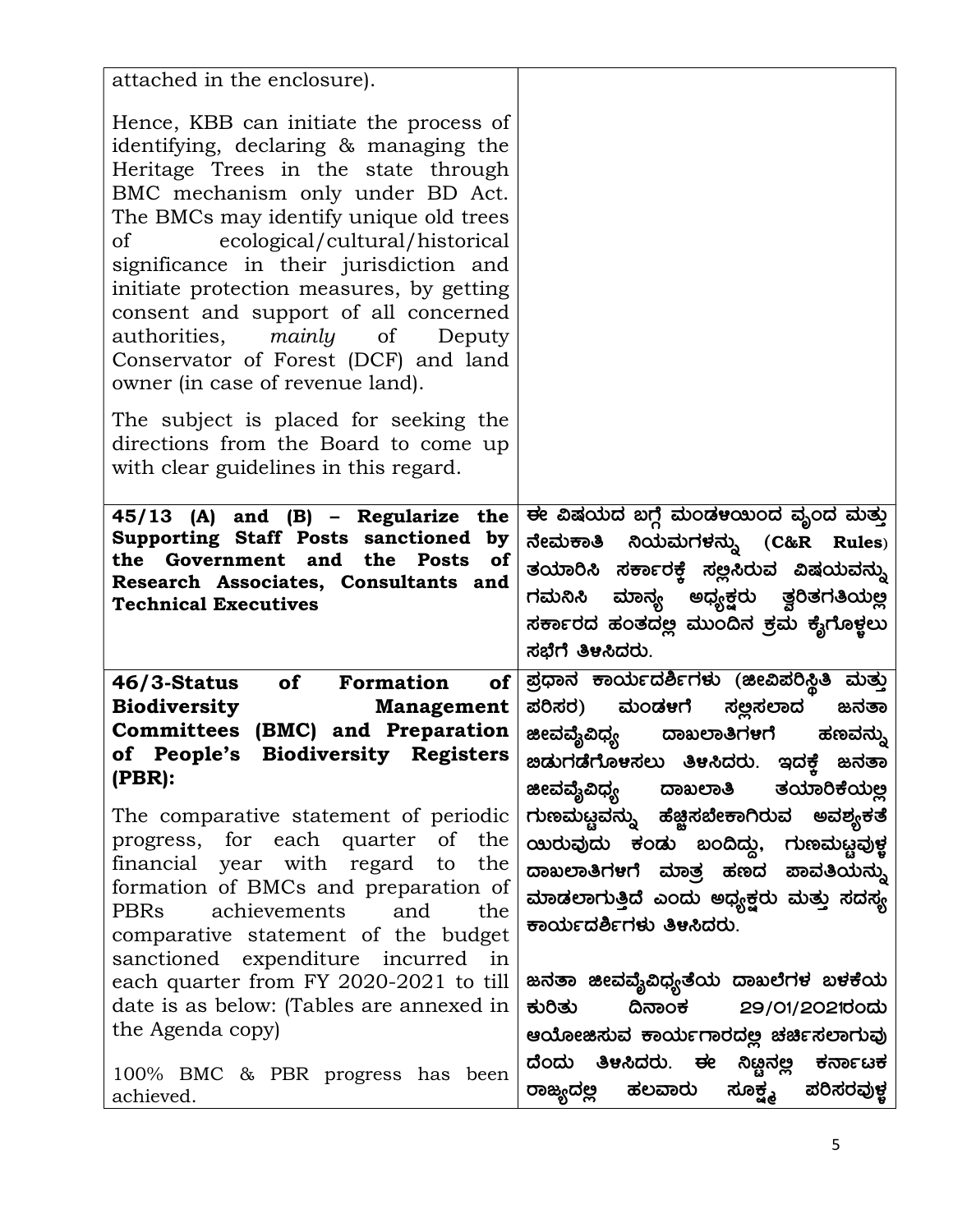|                                                                                                                                                                                                                                                                                                                                                                                             | ಪ್ರದೇಶಗಳು/ಅಪರೂಪದ ಪ್ರಭೇದಗಳು ಕಂಡು<br>ಬಂದಿದ್ದು, ಸಂಬಂಧಪಟ್ಣ ಜೀವವೈವಿಧ್ಯ ನಿರ್ವಹಣಾ<br>ಸಮಿತಿಗಳ ಸಹಭಾಗಿತ್ವದೊಂದಿಗೆ ಇವುಗಳನ್ನು<br>ಸಂರಕ್ಷಿಸ ಬೇಕಾಗಿರುತ್ತದೆ. ಉದಾ: ಈಷಾಡ್<br>ಮಾವಿನತ೪, ರಾಜಮುಡಿ ಅಕ್ತಿ ತ೪ ಇತರೆ., ಜನತಾ<br>ಜೀವವೈವಿಧ್ಯ ದಾಖಲಾತಿಯ ಆಧಾರದಂತೆ ಹಾಗೂ<br>ಅವುಗಳನ್ನು ತಯಾರಿಸಿದ ಸಂಯೋಜಕರು ಮತ್ತು<br>ಸಮುದಾಯದವರ ಸಹಕಾರದೊಂದಿಗೆ ಇಂತಹ<br>ವಿಶೇಷ ತ೪ಗಳನ್ನು ಸಂರಕ್ಷಿಸುವ ಕಾರ್ಯ<br>ನಡೆಯಅದೆ ಎಂದು ಮಾನ್ಯ ಅಧ್ಯಕ್ಷರು ಸಭೆಗೆ<br>ತಿಳಿಸಿದರು. |
|---------------------------------------------------------------------------------------------------------------------------------------------------------------------------------------------------------------------------------------------------------------------------------------------------------------------------------------------------------------------------------------------|-------------------------------------------------------------------------------------------------------------------------------------------------------------------------------------------------------------------------------------------------------------------------------------------------------------------------------------------------------------------------------------------------|
| 46/4 - (A) Trainings/Workshops/<br><b>Video</b><br><b>Conference/Meetings</b><br>conducted and Field Visits by the<br>Board from October 2020 to January<br>2021<br>(B) Trainings/Workshops/ Video<br><b>Conference/Meetings and Field Visits</b><br>by the Hon'ble Chairman, KBB from<br>October 2020 to January 2021 (The                                                                 | ವಿಷಯವನ್ನು ಮಂಡಳಯು ಗಮನಿಸಿತು<br>ਦਵ<br>ಹಾಗೂ ಸ್ಥಳೀಯ ಮಟ್ಟದಲ್ಲ ಜೈವಿಕವೈವಿಧ್ಯ<br>ಅಧಿನಿಯಮ 2೦೦2ರ<br>ಮೂಡಿಸುವಲ್ಲ ಮಂಡಳ ಹಾಗೂ ಮಾನ್ಯ ಅಧ್ಯಕ್ಷರು<br>ಕೈಗೊಂಡ ಪ್ರಯತ್ನಗಳನ್ನು ಸಭೆಯು ಶ್ಲಾಘಿಸಿತು.                                                                                                                                                                                                                         |
| Tables are annexed in Agenda)<br>46/5: Proceedings of the ABS Expert<br>Committee meetings held on 19th<br>November 2020 and 13th<br>January<br>2021:<br>The Proceedings of the $3rd$ and $4th$ ABS<br>Expert Committee meetings held on<br>19th November 2020 and 13th January<br>2021 and the recommendations of the<br>Committee are put up to the Board for<br>approval. (Annexure-III) | ಈ ವಿಷಯವನ್ನು ಮಂಡಳಯು ಅನುಮೋದಿಸಿತು.                                                                                                                                                                                                                                                                                                                                                                 |
| 46/6: Approval of the Board for the<br>expenditure of ABS funds to establish<br><b>Model BMCs in the State:</b><br>1. A total amount of Rs. 4.27 crores<br>under the ABS funds and Rs. 10.00<br>Lakh from Form-I fee has been collected<br>in the Board. The ABS funds have to be                                                                                                           | ಎ.ೞ.ಎಸ್.ನ<br>ಸಮಿತಿ<br>ತಜ್ಞರ<br>ಸಲ್ಲಿಸಿದ<br>ಶಿಫಾರಸ್ಪುಗಳ ಬಗ್ಗೆ ವಿವರವಾಗಿ ಚರ್ಚಿಸಿ ರಾಜ್ಯದಲ್ಲ<br>ಮಾದರಿ<br>ನಿರ್ವಹಣಾ<br>ಜೀವವೈವಿಧ್ಯ<br>ಪರಿವರ್ತಿಸಿ<br>ಸಮಿತಿಗಳನ್ನಾಗಿ<br>ಬಲವರ್ಧನೆ<br>ಗೊಳಸಲು<br>ಎ.ಙ.ಎಸ್ ಹಣವನ್ನು ತಾಲ್ಲೂಕು<br>ಪಂಚಾಯತ್ ಜಿಎಂಸಿಗಳಗೆ ಮಂಜೂರು ಮಾಡಲು                                                                                                                                                  |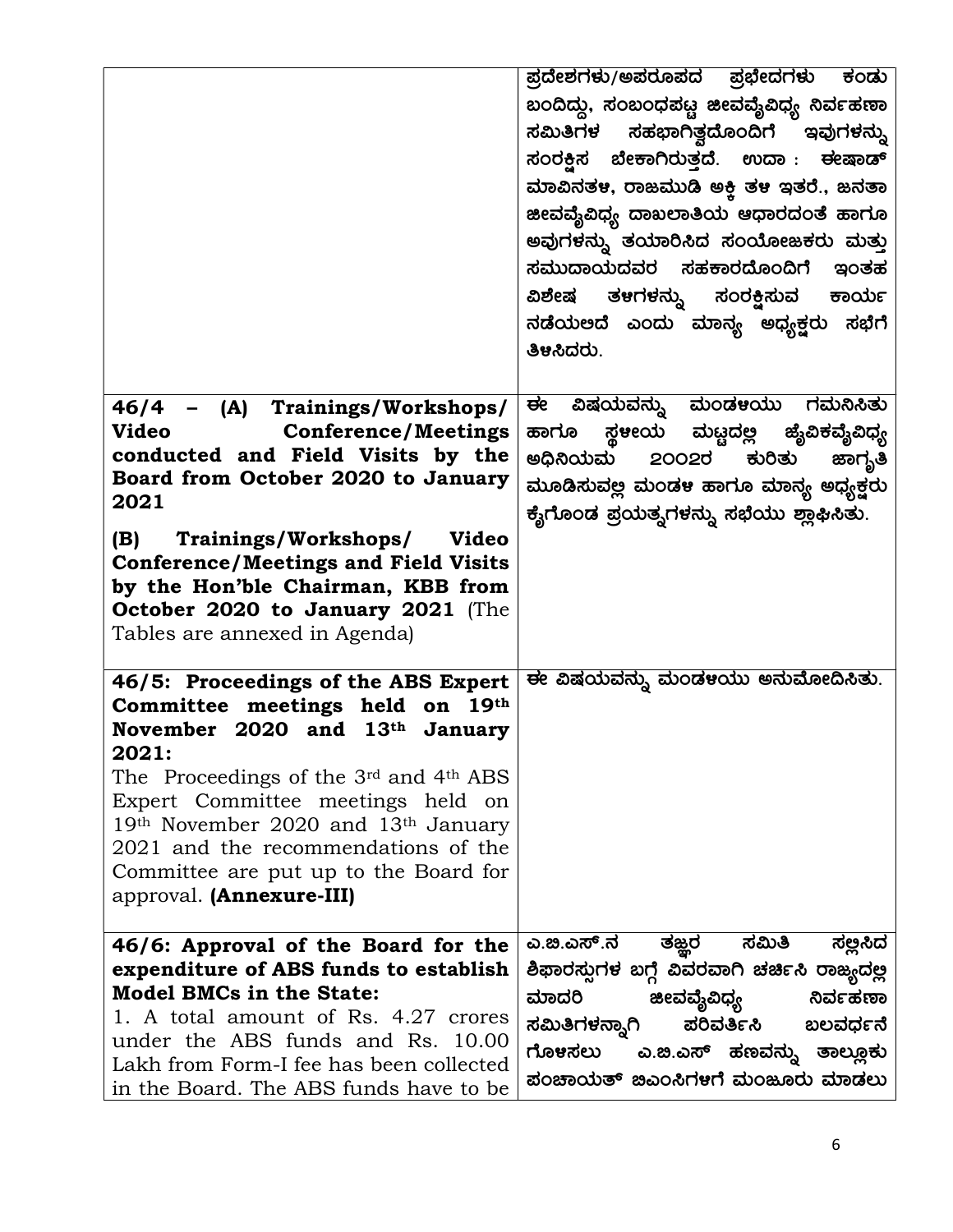disbursed to the concerned BMCs or in areas of conservation importance in the State. An administrative charge of not more than 5% can be retained by the Board from the total ABS funds accrued. The proposal and the BMCs to which the ABS funds may be disbursed (as per the resolution of the 44th Board meeting, model BMCs may be constituted in each of the 4 revenue divisions of the State) was discussed during the 4<sup>th</sup> meeting of the ABS Expert Committee held on 13th January 2021.

The ABS Expert Committee upon due deliberation has recommended the utilization of the ABS funds for the activities detailed under the notification of the Government (Government order dtd  $19/11/2020$  to the Taluk BMCs of Shivamogga District from the Bangalore Revenue Division, Uttara Kannada District from the Belgaum Revenue Division, after detailed discussion on the action plans submitted by the BMCs. (Annexure-IV proceedings of the ABS Committee)

It is also put up to the Board that, Bantwal (Dakshina Kannada Dist), Periyapatna (Mysore Dist) and Chincholi Taluk (Kalaburgi Dist) were identified as biodiversity rich talukas of the State and approved in the 35th Board meeting held on 22/08/2017 for the disbursement of the ABS funds. Detailed action plans as per the Government notification will be obtained from these Taluk BMCs for the conservation activities with the ABS funds.

The proceedings of the meeting and their recommendations are put up to

<u>ಮತ್ತು ವಿತರಿಸಲು ಮಂಡಳ ಅನುಮೋದನೆ</u> ನೀಡಿತು.

ಮಂಡಳಯಲ್ಲ ಉನ್ನತ ಆರ್ಥಿಕ ಮೌಲ್ಯದ ಜೈವಿಕ ಸಂಪನ್ಶೂಲಗಳಾದ ಚಂದನ ಮತ್ತು ರಕ್ತಚಂದನದ ಹರಾಜಿನಿಂದ ಸಂಗ್ರಹಿಸಲಾದ ಎ.ಐ.ಎಸ್ನ್ ಹಣವನ್ನು ಕೇಂದ್ರೀಕೃತ ವ್ಯವಸ್ಥೆಯ ಮೂಲಕ ಮಂಡ೪ಯ ಪ್ರಧಾನ ಕಛೇರಿಯಂದ ಕರ್ನಾಟಕ<br>ಅರಣ್ಯ ಇಲಾಖೆ ಹಾಗೂ ಆಯ್ತೆಗೊ೪ಸಿದ **ಆಯ್ತೆಗೊ**ಳಸಿದ ಪ್ರದೇಶಗಳ ಜೀವವೈವಿಧ್ಯ ನಿರ್ವಹಣಾ ಸಮಿತಿಗಳ ಸಹಯೋಗದೊಂದಿಗೆ ಸಂರಕ್ಷಣಾ ಚಟುವಟಕೆಗಳಗೆ ಖಳಸಿಕೊಳ್ಳಬಹುದೆಂದು ಸಭೆಯು ತೀರ್ಮಾನಿಸಿತು.

ರಾಜ್ಯದ ಅರಣ್ಯಗಳಲ್ಲ ಸ್ವಾಭಾವಿಕವಾಗಿ ಕಂಡುಬರುವಂತಹ ರೋಸ್**ವುಡ್ ಮರಗ**ಳನ್ನು ಉನ್ನತ ಆರ್ಥಿಕ ಮೌಲ್ಯದ <mark>ಪೈವಿಕ ಸಂಪನ್</mark>ಮೂಲದ<br>ಪಟ್ಟಗೆ ಸೇರಿಸಬೇಕಾಗಿ ಮಂಡಳಯು ಸೇರಿಸಬೇಕಾಗಿ ಮಂಡಳಯು ತೀರ್ಮಾನಿಸಿತು.

ರಾಜ್ಯದ<u>ಲ್ಲ</u> ರೋಸ್**ವುಡ್ ಮರಗಳ ಹರಾ**ಜಿನ<u>ಲ</u>್ಲ ಎಙಎಸ್ನ್ ರ% ಮುಂಗಡ ಪಾವತಿಯನ್ನು ಸಂಗ್ರಹಿಸಲು ರಾಜ್ಯ ಸರ್ಕಾರಕ್ತೆ ಪ್ರಾತಿನಿಧ್ಯವನ್ನು ಸೀಡಲು ಮತ್ತು ಅರಣ್ಯ ಸಂಹಿತೆಯಲ್ಲಿ (Forest Code) ಸೇರಿಸಲು ಮಂಡಳಯು ತೀರ್ಮಾನಿಸಿತು.

ಈ ವಿಷಯ ಕುರಿತು ದಿನಾಂಕ 29/01/2021ರಂದು ಹಮ್ಡಿಕೊಳ್ಣಲಾಗುತ್ತಿರುವ ಕಾರ್ಯಗಾರದಲ್ಲ ಮಾನ್ಯ ಶ್ರೀ ಕೆ.ಎಸ್ ಈ<u>ಶ್ವ</u>ರಪ್ಪ, ಗ್ರಾಮೀಣಾಭಿವೃದ್ಧಿ ಹಾಗೂ ಪಂಚಾಯತ್ ರಾಜ್ ಇಲಾಖೆಯ ಸಚಿವರ ಸಮ್ಮುಖದಲ್ಲ ಚರ್ಚಿಸಿ ¥sÀ®±ÀÈw PÁtĪÀAvÉ ¤tðAiÀÄ ಕೈಗೊಳ್ಣಲಾಗುವುದೆಂದು ಹಾಗೂ ಇದು ಅವಶ್ಯಕ <mark>ಪ್ರಯತ್ಸವೆಂದು ಮಾನ್</mark>ಯ ಅಧ್ಯಕ್ಷರು ಸಭೆಗೆ ತಿಳಿಸಿದರು.

ಮಾನ್ಯ ಅಧ್ಯಕ್ಷರು ಮಂಡಳಯ ಜಿಲ್ಲಾ ನೋಡಲ್<br>ಅಧಿಕಾರಿಗಳಾದ ಅಧಿಕಾರಿಗಳಾದ ಉಪ<br>ಸಂರ<u>ಕ</u>಼ಣಾಧಿಕಾರಿಗಳು (ಸಾಮಾಜಿಕ ಅರಣ್ಯ) ಸಂರಕ್ಷಣಾಧಿಕಾರಿಗಳು (ಸಾಮಾಜಿಕ<br>ಮತ್ತು ವಲಯ ಅರಣ್ಯ ಸಂರಕ್ಷಣ ಮತ್ತು ವಲಯ ಅರಣ್ಯ ಸಂರಕ್ಷಣಾಧಿಕಾರಿಗಳ <u>ನೇತೃತ್</u>ವದಲ್ಲ ಮತ್ತು ನಿರ್ದೇಶನದ ಮೇರೆಗೆ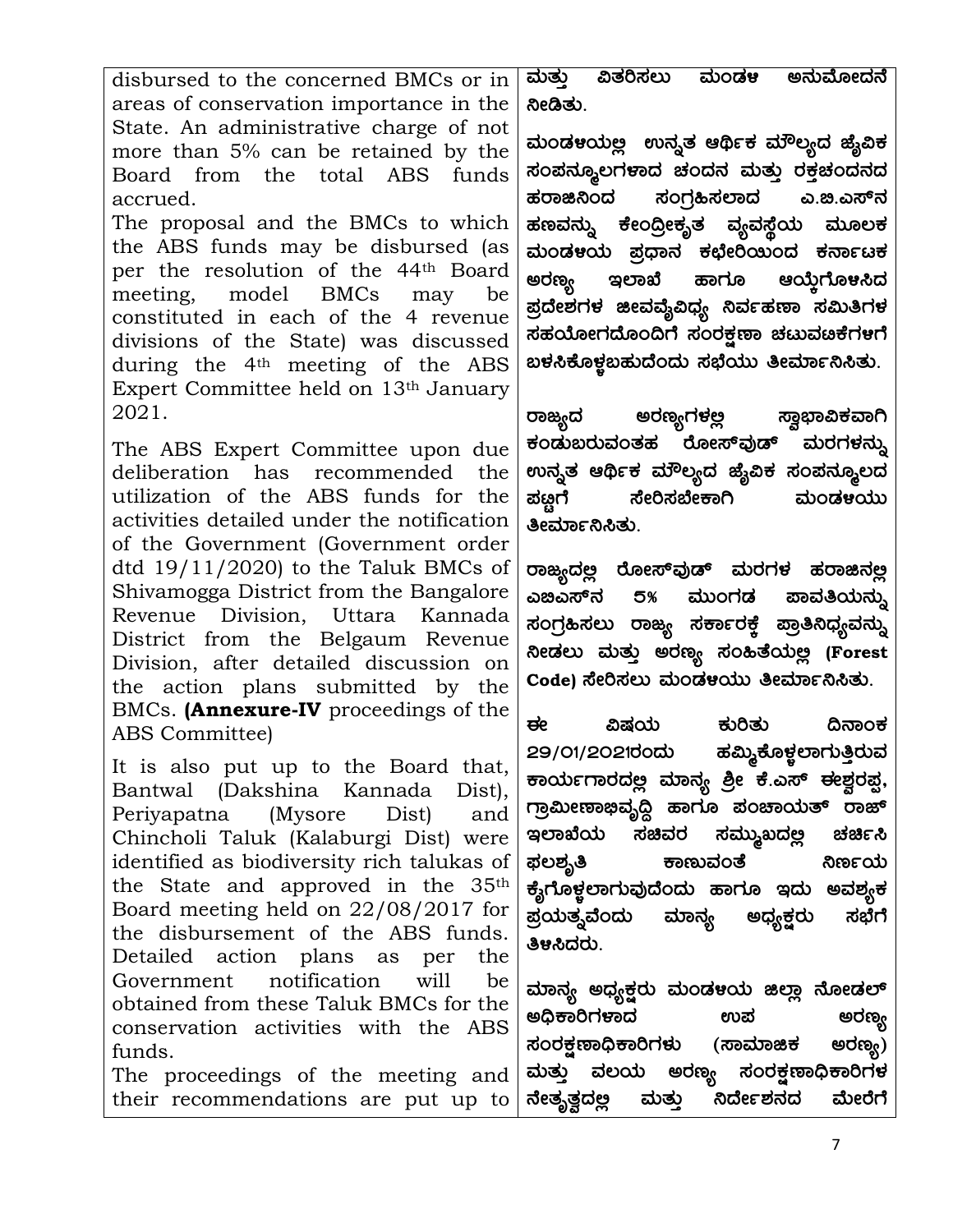the Board for approval to establish model BMCs in the State. ಹಣವನ್ನು **ಙಡುಗಡೆ ಮಾಡ**ಬಹುದು ಮತ್ತು ಈ ಕುರಿತು ಕಾಲಕಾಲಕೆ ಮೇಅ್ತಚಾರಣಿ

2. Similarly, after many field visits across the state and consultation with stakeholders, it is deeply felt that there is a need for taking up immediate conservation efforts in many biodiversity rich ecosystems, for example, mangrove and estuaries in coastal districts, Myristica swamps & Sacred Groves Western Ghats districts and Kava, grasslands, ponds with bird nesting areas, Gundu-topus etc in Central-plain districts. Several threatened species also need conservation interventions, which may otherwise disappear. For example, endemic Cycas species in Mandya district, Citrus species in Western Ghats area and so on.

The approval of the Board is also sought for the identification of Ten Grama Panchayat BMCs, one District level BMC and one Corporation BMC, considering parameters like ensuring state wide representation, strength of the BMC, the ecological significance of the given area etc, for developing Model BMCs and to undertake conservation activities in line with the State Government notification dtd 19/11/2020.

Each selected GP BMC may be given Rs. 5.00 Lakh and the District and Corporation BMCs may be given Rs. 10.00 Lakh based on the action plans submitted by the BMCs, which may be reviewed by the ABS Expert Committee for recommendations and suggestions.

ABS amount of Rs. 1.52 crore is available with the Board, accrued from ನಡೆಸಬೇಕೆಂದೂ ಸಹ ತಿಳಿಸಿದರು.

ಸಂಗ್ರಹಿಸಲಾದ ಎ.ಐ.ಎಸ್ ಹಣವು ಯಾವ **ಜೀವವ್ಯೆವಿಧ್ಯ ನಿರ್ವಹಣಾ ಸಮಿತಿಗ**ಳಂದ ಖಂದಿರುತ್ತದೆ ಎಂಬ ಮಾಹಿತಿ ಇ<u>ಲ್</u>ಲದಿರುವ ಕಾರಣ ಸಂಗ್ರಹಿಸಲಾದಂತಹ ಎ.ಜಿ.ಎಸ್ ಹಣವನ್ನು<br>ಸಂರಕ್ಷಣಾ ಕಾರ್ಯಚಟುವಟಕೆಗಳಗೆ ಅಂದರೆ ಕಾರ್ಯಚಟುವಟಕೆಗಳಗೆ ಅಂದರೆ ರಾಮಪತ್ರೆ ಜಡ್ಡಿ, ಪರಿಸರ ಸೂಕ್ಷ್ಮ ಪ್ರದೇಶಗಳು,<br>ಜೀವವ್ಯೆವಿಧ್ಯ ಉದ್ಯಾನವನದ ಸ್ಥಾಪನೆ ಉದ್ಯಾನವನದ ಸ್ಥಾಪನೆ ಇತ್ಯಾದಿಗಳಗೆ ಉಪ ಅರಣ್ಯ ಸಂರಕ್ಷಣಾಧಿಕಾರಿಗಳ (ಸಾಮಾಜಿಕ ಅರಣ್ಯ) ಮೂಲಕ ಜೀವವೈವಿಧ್ಯ ಸಿರ್ವಹಣಾ ಸಮಿತಿಗಳ ಸಹಕಾರವನ್ನು ಪಡೆದು ನೇರವಾಗಿ ಮಂಡಳಯ ಮುಖಾಂತರ ನೀಡಬಹುದೆಂದು ಮಾನ್ಯ ಅಧ್ಯಕ್ಷರು $\displaystyle\Big\vert$ ಅಭಿಪ್ರಾಯಿಸಿದರು. ಇದಕ್ಕೆ ಸಭೆಯು ಅನುಮೋದನೆ ¦ ನೀಡಿತು.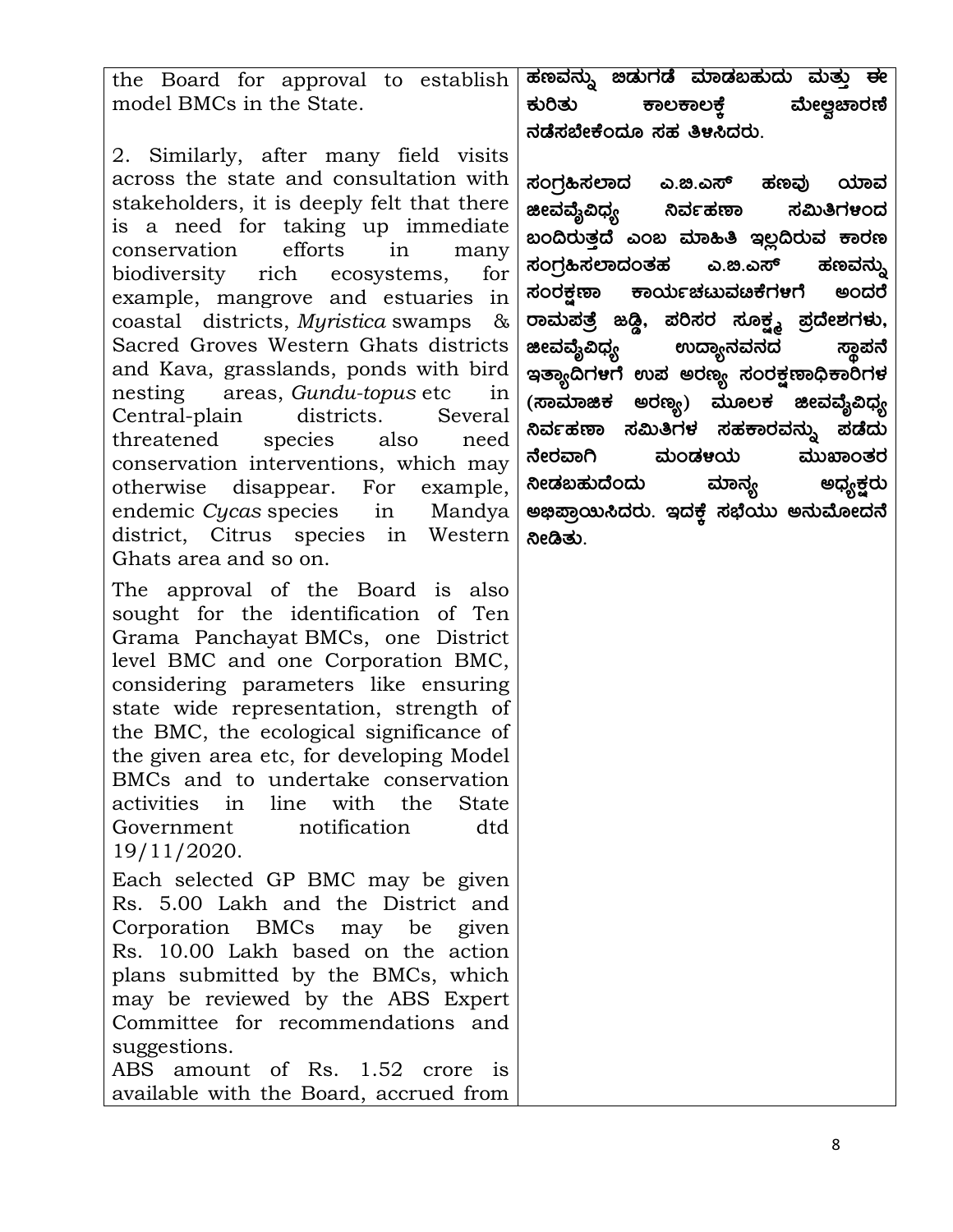the auctions of the Red Sanders and Sandalwood from the Mysore, Bangalore, Dharwad Divisions of the Karnataka Forest Department.

A letter dtd 21/09/2018 from the office of the APCCF (FRM) also states that "since the Red Sanders was confiscated material which was seized in various Police cases & forest Offence cases across the State and difficult to conclusively trace the origin of the Red Sanders. In view of the Section 80 of the Karnataka Forest Act, 1963, it is legally presumed that all belong to Karnataka".

Further, the National Biodiversity Authority vide their letter no. NBA/Tech Gen/22/161/KA/20/3520 dated 28/12/2020 has sanctioned an amount of Rs. 58,49,526/- (the Board is to retain Rs.1,22,334/- as administrative charges from the sanctioned amount) as benefit sharing component to be released to concerned BMCs or benefit claimers in Karnataka.

Therefore, the matter is put up to the approval of the Board to utilize the ABS amount received from successful bidders of Sandalwood & Red Sanders for the conservation activities and overall biodiversity conservation with special emphasis on medicinal plants, Sandalwood and Red Sanders in the concerned districts where these bioresources occur in the State. Such model schemes will help in generating success stories in achieving the objectives of ABS fund.

The details of the funds accrued from Sandalwood and Red Sanders are annexed in Agenda.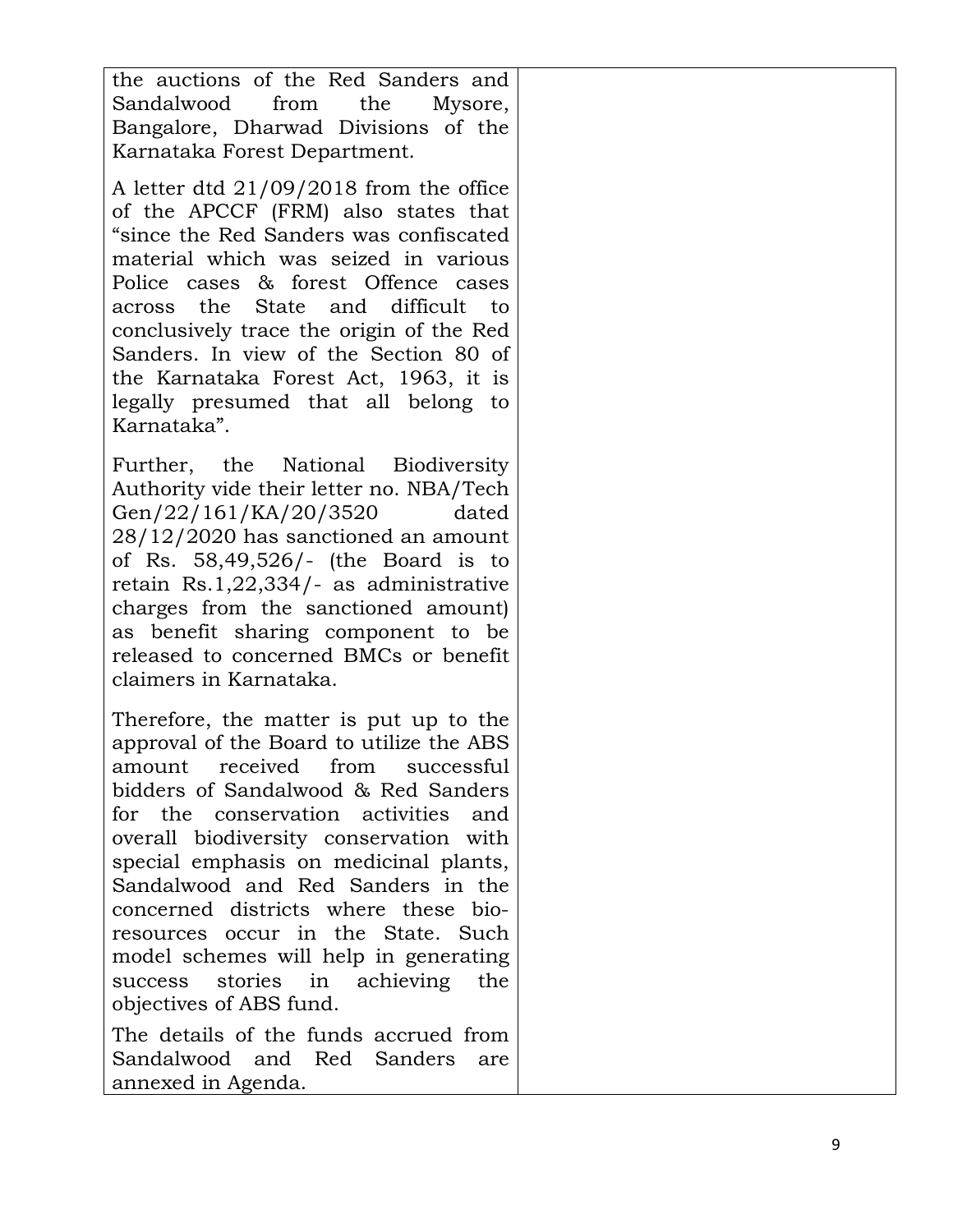| 46/7: Increase in sitting fees of                                                                                                                                                                                                                                                                                                                                                                                                                                                                                                                                                                            | ಎಲ್ಲಾ ಪರಿಣಿತ<br>ತಜ್ಞ<br>ಸಮಿತಿಗಳ<br>ಸದಸ್ಯರಿಗೆ                                                                 |
|--------------------------------------------------------------------------------------------------------------------------------------------------------------------------------------------------------------------------------------------------------------------------------------------------------------------------------------------------------------------------------------------------------------------------------------------------------------------------------------------------------------------------------------------------------------------------------------------------------------|--------------------------------------------------------------------------------------------------------------|
| subject experts of the Expert                                                                                                                                                                                                                                                                                                                                                                                                                                                                                                                                                                                | ರೂ 3೦೦೦/–ಗಳ ಉಪಸ್ಥಿತಿ ಭತ್ಯ ನೀಡಬೇಕೆಂದು                                                                         |
| <b>Committees of the Board:</b><br>The Chairperson of the Expert<br>Committee on ABS during its meeting<br>held on 13th January 2021, has<br>expressed that the sitting fees paid to<br>subject experts of the Expert<br>the<br>Committee is very low given the<br>expertise and the valuable time that the<br>invest in providing the<br>members<br>recommendations to the Board and has<br>submitted that the same<br>maybe<br>suitably enhanced.<br>As per the Govt Order No: FEE 180<br>ENV 2017 dated 11/12/2017 the<br>sitting fees of Rs. 3000/- for Members<br>of the Expert Committees of the Board | ಸಭೆಯು ನಿರ್ಣಯಿಸಿತು.                                                                                           |
| was approved. $(Annexure - IV-A)$                                                                                                                                                                                                                                                                                                                                                                                                                                                                                                                                                                            |                                                                                                              |
| The matter is placed before the Board<br>for information.                                                                                                                                                                                                                                                                                                                                                                                                                                                                                                                                                    |                                                                                                              |
| 46/8: Constitution of<br><b>Expert</b>                                                                                                                                                                                                                                                                                                                                                                                                                                                                                                                                                                       | ಪರಿಣಿತ ಸಮಿತಿಗಳು ಸಲ್ಲಸಿರುವ ವರದಿಗೆ ಸಭೆಯು                                                                       |
| Committee to update the list of                                                                                                                                                                                                                                                                                                                                                                                                                                                                                                                                                                              | ಅನುಮೋದನೆ ನೀಡಿತು.                                                                                             |
| threatened species notified under                                                                                                                                                                                                                                                                                                                                                                                                                                                                                                                                                                            |                                                                                                              |
| Section 38, of BD Act 2002.                                                                                                                                                                                                                                                                                                                                                                                                                                                                                                                                                                                  | ಮುಂದುವರೆದಂತೆ, ಅಳವಿನಂಚಿನ ಪ್ರಭೇಧಗಳ                                                                             |
| In continuation of 45 <sup>th</sup> Board meeting                                                                                                                                                                                                                                                                                                                                                                                                                                                                                                                                                            | ಪಣ್ಣಯನ್ನು ಕ್ರೋಢಿಕರಿಸುವ<br>ಸಂದರ್ಭದಲ್ಲ                                                                         |
| and as per the discussion held in the                                                                                                                                                                                                                                                                                                                                                                                                                                                                                                                                                                        | ಸ್ಥಳೕಯ ವಿಷಯ ತಜ್ಞ್ರರ ಅಭಿಪ್ರಾಯ ಹಾಗೂ                                                                            |
| 43rd Board Meeting, Expert Committee                                                                                                                                                                                                                                                                                                                                                                                                                                                                                                                                                                         | ಸಲಹೆಗಳನ್ನು ಪಡೆದು ಇವುಗಳ ಮಾಹಿತಿಯನ್ನು                                                                           |
| has been constituted vide No:TEC/                                                                                                                                                                                                                                                                                                                                                                                                                                                                                                                                                                            | ಸಂಗ್ರಹಿಸುವುದು ಮುಖ್ಯವಾಗಿರುತ್ತದೆ<br>ಎಂದು                                                                       |
| C05/THR/01dated 10/06/2020<br>for                                                                                                                                                                                                                                                                                                                                                                                                                                                                                                                                                                            | ಸಭೆಯು ತೀರ್ಮಾನಿಸಿತು.                                                                                          |
| updating of plant and animal species                                                                                                                                                                                                                                                                                                                                                                                                                                                                                                                                                                         | ਦਵ                                                                                                           |
| notified under Section 38 of Biological                                                                                                                                                                                                                                                                                                                                                                                                                                                                                                                                                                      | ಪಣ್ಣಯನ್ನು ನವೀಕರಿಸುವ ಸಂದರ್ಭದಲ್ಲ                                                                               |
| Diversity Act 2002. Chairman of EC on                                                                                                                                                                                                                                                                                                                                                                                                                                                                                                                                                                        | ಸಸ್ಯಶಾಸ್ತ್ರ ಮತ್ತು ಪ್ರಾಣಿಶಾಸ್ತ್ರ ಪ್ರಾಧ್ಯಾಪಕರು                                                                 |
| animal species has submitted final                                                                                                                                                                                                                                                                                                                                                                                                                                                                                                                                                                           | ಗಳನ್ನು, ಪರಿಣಿತರನ್ನು ಮತ್ತು ಕ್ಷೇತ್ರ ಜೀವಿಶಾಸ್ತ                                                                  |
| report on $12/01/2021$ .                                                                                                                                                                                                                                                                                                                                                                                                                                                                                                                                                                                     | ಸೇವೆಗಳನ್ನು<br>ಪಡೆದು<br>ತಜ್ಞರ<br><b>CAMP</b>                                                                  |
| Similarly, Chairman of EC on plant<br>species has submitted the final report                                                                                                                                                                                                                                                                                                                                                                                                                                                                                                                                 | Workshop (Conservation Assesse<br><b>Management</b><br>and<br>Plan)<br>ment<br>ನಡೆಸಬಹುದೆಂದು<br>ಕಾರ್ಯಗಾರವನ್ನು |
| on $11/01/2021$ . (Annexure-V)                                                                                                                                                                                                                                                                                                                                                                                                                                                                                                                                                                               | ಡಾ. ಕುಶಾಲಪ್ಪ, ಮುಖ್ಯಸ್ಥರು, ಅರಣ್ಯ ಕಾಲೇಜ್,                                                                      |
|                                                                                                                                                                                                                                                                                                                                                                                                                                                                                                                                                                                                              | ಪೊನ್ನಂಪೇಟೆರವರು ಸಭೆಗೆ ಸಲಹೆಯನ್ನು                                                                               |
| The subject is placed before the Board                                                                                                                                                                                                                                                                                                                                                                                                                                                                                                                                                                       | ನೀಡಿದರು. ಇದರಿಂದ ಉತ್ತಮವಾದ ಪಟ್ಟಯನ್ನು                                                                           |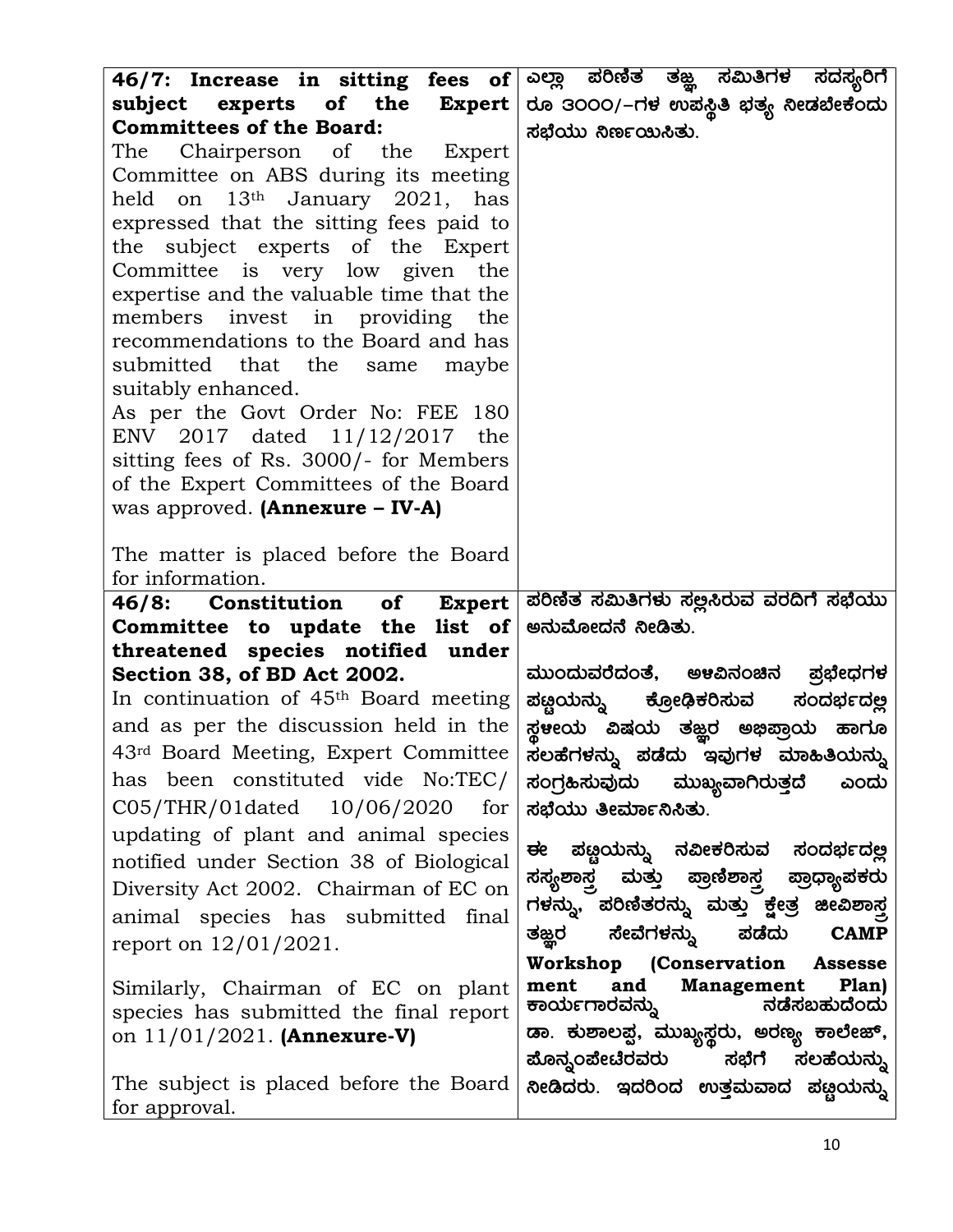|                                                                                | ತಯಾರಿಸಬಹುದಾಗಿರುತ್ತದೆ<br>ಎಂದು            |
|--------------------------------------------------------------------------------|-----------------------------------------|
|                                                                                | ಸಭೆಯು<br>ಅಭಿಪ್ರಾಯಿಸಿದರು.<br>ಇದನ್ನು      |
|                                                                                | ಅಂಗೀ <del>ಕ</del> ರಿಸಿತು.               |
|                                                                                |                                         |
| 46/9: Preparation of People's                                                  | ಈ ವಿಷಯದ ಬಗ್ಗೆ ಮಂಡಳಯು ದೀರ್ಘವಾಗಿ          |
| <b>Biodiversity Registers</b><br>and                                           | ಚರ್ಚಿಸಿತು. ಇದು ನಿರಂತರ ಕಾರ್ಯಕ್ರಮವಾಗಿದ್ದು |
| strengthening the Biodiversity                                                 | ಮೊದಲನೆಯದಾಗಿ ಮಾದರಿ ಜೀವವೈವಿಧ್ಯ            |
| <b>Management Committees. (BMCs)</b>                                           | ನಿರ್ವಹಣಾ ಸಮಿತಿಯನ್ನು ರಚಿಸಿ ಅಂತರಾಷ್ಟೀಯ    |
| Karnataka Biodiversity Board has                                               | ಜೀವವೈವಿಧ್ಯ ದಿನಾಚರಣೆಯ ಸಂದರ್ಭದಲ್ಲ         |
| achieved 100% progress in constitution                                         | ಪ್ರೋತ್ಸಾಹಿಸುವುದು. ಗ್ರಾಮ ಪಂಚಾಯಿತಿಗಳಲ್ಲ   |
| Biodiversity Management<br>$\sigma$ of                                         | ಚುನಾವಣೆಯಾದ ಪ್ರಯುಕ್ತ ಹೊಸದಾಗಿ 60,000      |
| Committees and preparation of People's                                         | ಹೊಸ ಸ್ಥಳೀಯ ಸಮಿತಿಯ ಸದಸ್ಯರುಗಳು            |
| Biodiversity Registers as per the Section                                      |                                         |
| 41 of Biological Diversity Act 2002 and                                        | ಆಯ್ತೆಗೊಂಡಿದ್ದು ಇವರುಗಳಗೂ ಸಹ ತರಬೇತಿ       |
| Rule 21 of Karnataka Biological                                                | ನೀಡಬೇಕಾಗಿರುತ್ತದೆ ಎಂದು ಚರ್ಚಿಸಲಾಯಿತು.     |
| Diversity Rules 2005.                                                          | ಟೋಲ್ಫ಼ೋ ನಂಬರ್ ರಚಿಸುವುದು ಹಾಗೂ            |
| Presence of Biodiversity Management                                            | ಆಕಾಶವಾಣಿ ಬಳಕೆ ಮಾಡುವುದರಿಂದ               |
| Committees at local body level makes it                                        | <b>ಜೀವವೈವಿಧ್ಯ</b> ನಿರ್ವಹಣಾ ಸಮಿತಿಗಳಗೆ    |
| easier for the implementation of                                               | ಪರಿಣಾಮಕಾರಿಯಾಗಿ ಜಾಗೃತಿ ಮೂಡಿಸ             |
| Biological Diversity Act 2002 in its true<br>sense & spirit. But, Biodiversity | ಬಹುದಾಗಿರುತ್ತದೆ ಎಂದು<br>ಸದಸ್ಯರು          |
| Management Committees<br>lack                                                  | ಅಭಿಪ್ರಾಯಿಸಿದರು.                         |
| awareness with reference to its roles                                          | ಈ ಜಾಗೃತಿ ಕಾರ್ಯಕ್ರಮಗಳ<br>ವೆಜ್ಞಕ್ತೆ       |
| and responsibilities. BMC draws its                                            | ರೂ.2೦.೦೦ಲಕ್ಷಗಳ ಅನುಮೋದನೆಯನ್ನು            |
| power from the BD Act, 2002, wherein,                                          | ಮಂಡಳಯು ನೀಡಿತು.                          |
| as per the Section $41(3)$ , the BMCs may                                      |                                         |
| levy charges by way of collecting fees for                                     |                                         |
| collecting bio-resources for commercial                                        |                                         |
| purposes which is in addition to the                                           |                                         |
| benefit sharing payable to the National<br>Biodiversity                        |                                         |
| Authority<br><b>State</b><br>$\sqrt{2}$<br>Biodiversity Board. BMCs can even   |                                         |
| advice SBB in policy formulation with                                          |                                         |
| respect to the local biodiversity (as per                                      |                                         |
| the Rule $21(8)$ of KBD Rules, 2005).                                          |                                         |
| Along with that, BMCs should be                                                |                                         |
| consulted on certain issues by SBB or                                          |                                         |
| the State government.                                                          |                                         |
| Though BMCs has wide range of powers                                           |                                         |
| & responsibilities, it is remaining                                            |                                         |
| dormant due to lack of awareness.                                              |                                         |
| Hence, it is the duty of the Board,                                            |                                         |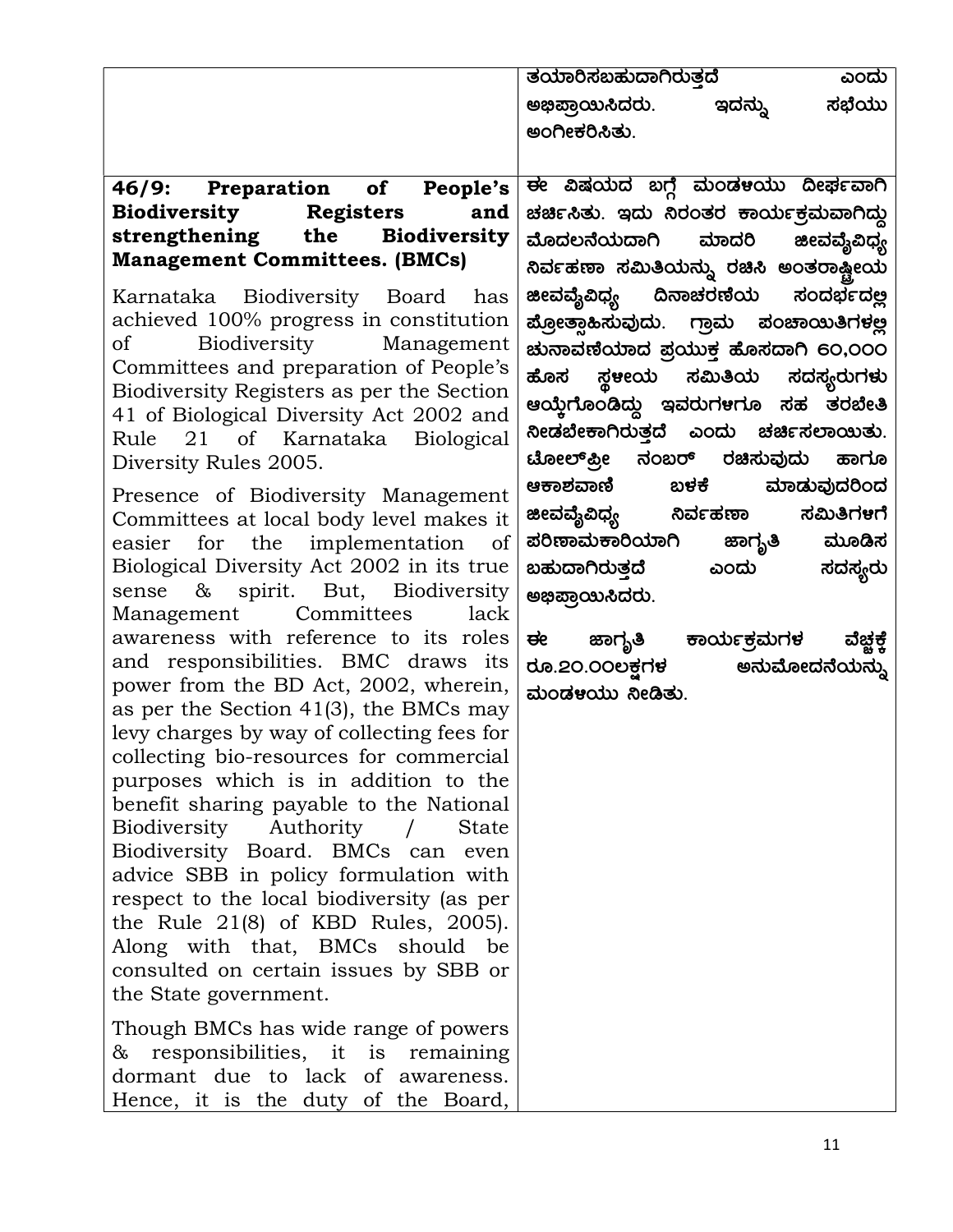| specifically Technical Executives of PBR<br>Section, to provide training to BMCs $\&$<br>create awareness in order to strengthen<br>them. (Proposed BMCs<br>awareness<br>programmes list are annexed<br>in<br>Agenda)<br>The Estimated Budget required for the<br>above detailed programmes is Rs. 20.00<br>lakhs.<br>The subject is placed before the Board |                                                                                                                                                                                                  |
|--------------------------------------------------------------------------------------------------------------------------------------------------------------------------------------------------------------------------------------------------------------------------------------------------------------------------------------------------------------|--------------------------------------------------------------------------------------------------------------------------------------------------------------------------------------------------|
| for approval.<br>46/10: Conservation of primeval<br>swamps in Kathalekan comprising                                                                                                                                                                                                                                                                          | ವಿಷಯ ಕುರಿತು ದೀರ್ಘವಾದ ಚರ್ಚೆಯ<br>ਦਵ<br>ನಂತರ, ಕತ್ತಲೇಖಾನ್ ಪ್ರದೇಶದೊಂದಿಗೆ ಪ್ರಾಚೀನ                                                                                                                      |
| the relics of Myristica trees and<br>associated<br>species,<br>other<br>by<br>declaring the areas as Biodiversity<br><b>Heritage Sites:</b><br>A field visit was made to Myristica<br>Swamps in Kathalekan, Siddapura,<br>Uttara Kannada district on 08.01.2021                                                                                              | ಮಿರಿಸ್ಷಿಕಾ ಜೌಗು (ರಾಮಪತ್ರೆ ಜಡ್ಡಿ) ಪ್ರದೇಶಗಳನ್ನು<br>ಜೀವವೈವಿಧ್ಯ<br>ಪಾರಂಪರಿಕ ತಾಣವೆಂದು<br>ಘೋಷಿಸುವ<br>ಸರ್ಕಾರದ<br>ಬಗ್ಗೆ<br>ರಾಜ್ಯ<br>ಅಧಿಸೂಚನೆಯನ್ನು ಹೊರಡಿಸಲು ಮಂಡಳಯು<br>ನಿರ್ಧರಿಸಿತು.                        |
| followed by which, an onsite meeting<br>was held under the Chairmanship of Sri<br>Anantha Hegde Ashisara, Chairperson,<br>Karnataka Biodiversity Board.<br>The<br>Forest officials, Board Members and<br>Experts in the field of Ecology<br>also<br>attended the meeting. About<br>188<br>swamps are reported to be present                                  | ಇದಕ್ಕೆ ಸಂಬಂಧಪಟ್ಟಂತೆ<br>ಜಿಲ್ಲಾಧಿಕಾರಿಗಳು,<br>ಪಂಚಾಯತ್ನ<br>ನಿರ್ಣಯಗಳು,<br>ಸ್ಥಳೕಯ<br>ಜಮೀನಿನ<br>ಮಾಲೕಕರ ಅಭಿಪ್ರಾಯಗಳು<br>ಇತ್ಯಾದಿಗಳಂದ ಅಗತ್ಯವಾದ ಅನುಮೋದನೆ<br>ಗಳನ್ನು ಪಡೆಯಲಾಗುವುದು ಎಂಬುದನ್ನು ಸಭೆಯು<br>ಗಮನಿಸಿತು. |
| scattered in this region which are of<br>quiet significance. The Myristica<br>Swamp present in the vicinity (on either<br>sides) of the Bengaluru-Honnavar<br>highway is facing huge anthropogenic                                                                                                                                                           | ಜೀವವೈವಿಧ್ಯ ಪಾರಂಪರಿಕ ತಾಣಗಳ ನಿರ್ವಹಣೆಗೆ,<br>ಕರಡು ನಿಯಮಗಳು (ಕರ್ನಾಟಕ ಜೀವವೈವಿಧ್ಯ<br>ಪಾರಂಪರಿಕ ತಾಣಗಳ ಗುರುತಿಸುವಿಕೆ,<br>ಅಧಿಸೂಚನೆ, ಘೋಷಣೆ ಮತ್ತು ನಿರ್ವಹಣೆಯ                                                     |
| stress and threats in the form of<br>shifting cultivation and encroachments.<br>The seed succession and regeneration<br>of the Myristica sps. is very low as                                                                                                                                                                                                 | ನಿಯಮಗಳು 2020) ತಯಾರಿಕೆಯ ಹಂತದಲ್ಲದೆ<br>ಎಂಬ ವಿಷಯವನ್ನು ಮಾನ್ <mark>ಯ</mark> ಅಧ್ಯ <del>್ಷ</del> ಕ್ಷರು<br>ಮಂಡ೪ಯ ಗಮನ <del>ಕ್</del> ಕೆ ತಂದರು. ನಿಯಮಗಳ<br>ಅಧಿಸೂಚನೆಯಾಗುವವರೆಗೆ ಹೊಸ ಪಾರಂಪರಿಕ                    |
| opined by the experts and care needs to<br>be taken protect these remnant species<br>and associated fauna<br>(EX)<br>Idea<br><i>malabarica</i> – Endemic butterfly sps)<br>help in pollination of Myristica flowers                                                                                                                                          | ತಾಣಗಳ ಗುರುತಿಸುವಿಕೆ ಮತ್ತು ಘೋಷಣೆಗೆ<br>ರಾಷ್ಟ್ರೀಯ ಜೀವವೈವಿಧ್ಯ ಪ್ರಾಧಿಕಾರದ<br>ಮಾರ್ಗಸೂಚಿಗಳು ಮತ್ತು ಜೈವಿಕವೈವಿಧ್ಯ<br>ಅಧಿನಿಯಮ 2೦೦2ರ ಸೆಕ್ಷನ್ (37)(1)ಮತ್ತು                                                     |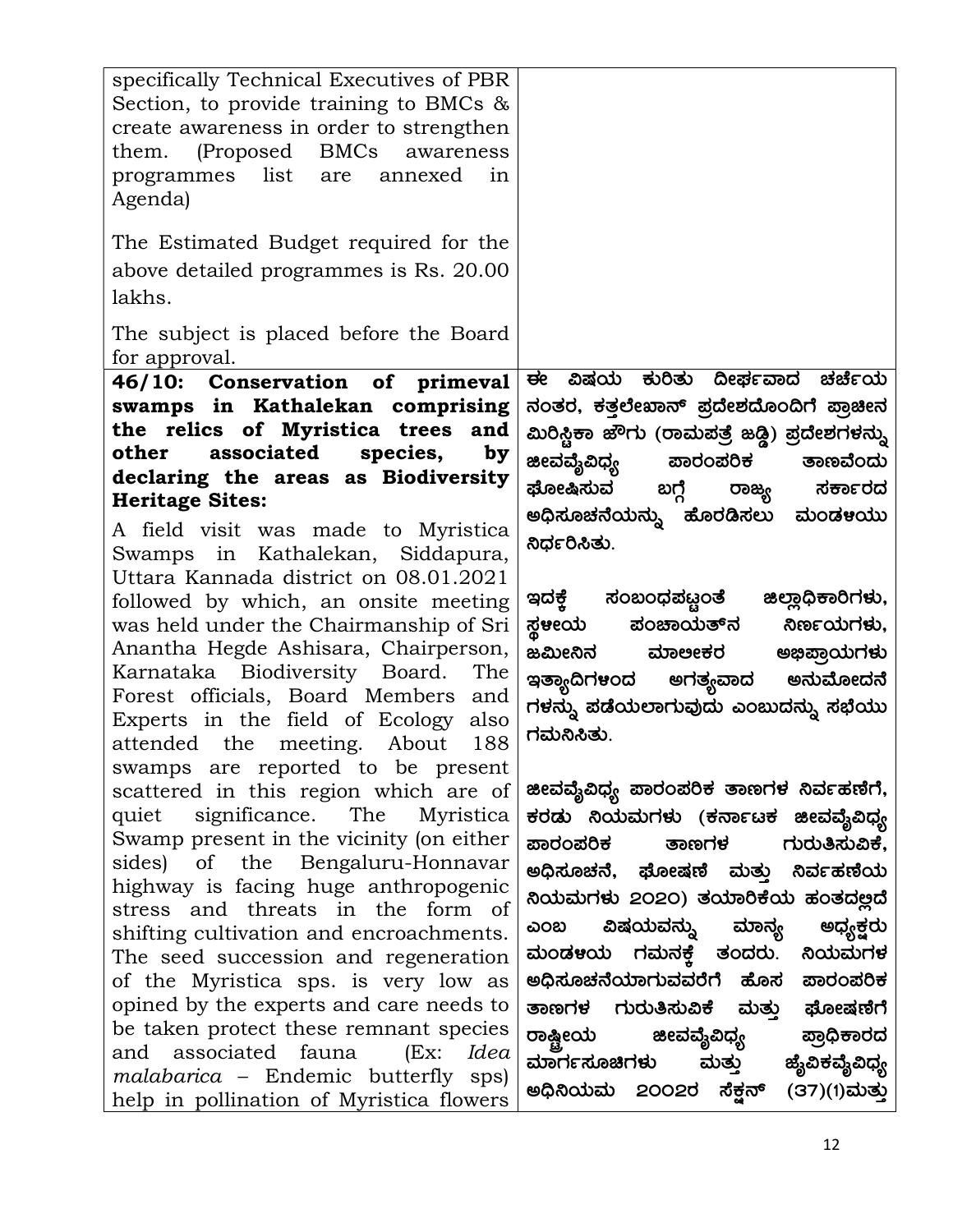| and the Lion Tailed Macaque (Macaca<br>silenus) and Great<br>Pied hornbill                                                                                                                                                                                                                                                                                                                                                                                                                                                                                                                                                                                                                                                                                       | ಕರ್ನಾಟಕ ಜೈವಿಕವೈವಿಧ್ಯ ನಿಯಮಗಳು 2೦೦5ರ<br>ನಿಯಮ (20) ಅನ್ವಯಿಸುತ್ತದೆ.                                                                                                           |
|------------------------------------------------------------------------------------------------------------------------------------------------------------------------------------------------------------------------------------------------------------------------------------------------------------------------------------------------------------------------------------------------------------------------------------------------------------------------------------------------------------------------------------------------------------------------------------------------------------------------------------------------------------------------------------------------------------------------------------------------------------------|--------------------------------------------------------------------------------------------------------------------------------------------------------------------------|
| ( <i>Buceros bicornis</i> ) which play a major<br>role in seed dispersal. The primate is<br>also an endangered fauna and a<br>flagship species with a dwindling<br>population of about 3500-4000 species<br>in wild. Studies have revealed that the<br>Myristica swamps also harbour about<br>40 species of amphibians which are<br>endemic to the region.                                                                                                                                                                                                                                                                                                                                                                                                       | ವಿಷಯವನ್ನು ಮಂಡಳಯು ಗಮನಿಸಿ,<br>ਦ¢<br>ಪ್ರಸ್ತುತವಾಗಿ ಅನುಸರಿಸುತ್ತಿರುವ ಕ್ರಮದಂತೆ ಕತ್ತಲೆ<br>ಕಾನು ಪ್ರದೇಶವನ್ನು  ಜೀವವೈವಿಧ್ಯ ಪಾರಂಪರಿಕ<br>ತಾಣವೆಂದು<br>ಘೋಷಿಸಲು<br>ಮಂಡಳಯು<br>ಅನುಮೋದಿಸಿತು. |
| In the meeting held on $08/01/2021$ , it<br>was opined that as a preliminary step<br>towards conservation of these unique<br>swamps, a particular patch of Myristica<br>Swamp present along the Bengaluru-<br>Honnavar highway must be declared as<br>Biodiversity Heritage Site (BHS) under<br>section 37(1) of Biological Diversity Act,<br>2002 since the area meets the criteria<br>under definition of BHS for<br>the<br>presence of "species of evolutionary<br>significance and ancestors of domestic<br>species, areas represented by fossil<br>beds having a significant cultural<br>diversity, with or without a long history<br>of human association with them". The<br>brief details of the Myristica swamps<br>are placed as ( <b>Annexure-VI</b> ) |                                                                                                                                                                          |
| The matter is placed before the Board<br>for deliberation and suitable decision<br>on declaring the area as BHS.                                                                                                                                                                                                                                                                                                                                                                                                                                                                                                                                                                                                                                                 |                                                                                                                                                                          |
| 46/11: Conservation of urban green                                                                                                                                                                                                                                                                                                                                                                                                                                                                                                                                                                                                                                                                                                                               | ಈ ಪ್ರದೇಶವು ಆನೆ ಅಭಯಾರಣ್ಯದ ಹಾದಿಯಲ್ಲ                                                                                                                                        |
| area - Roerich and Devika Rani<br>Roerich Estate (Tataguni Estate) by                                                                                                                                                                                                                                                                                                                                                                                                                                                                                                                                                                                                                                                                                            | ಇರುತ್ತದೆ ಮತ್ತು ಸಮೀಪದಲ್ಲ ಸುಮಾರು 2,೦೦೦                                                                                                                                     |
| declaring the area as Biodiversity                                                                                                                                                                                                                                                                                                                                                                                                                                                                                                                                                                                                                                                                                                                               | ಎಕರೆಯಷ್ಟು ಖಾಅ ಪ್ರದೇಶವು ಕೋಡೇಸ್ನವರ                                                                                                                                         |
| Heritage Site (BHS):                                                                                                                                                                                                                                                                                                                                                                                                                                                                                                                                                                                                                                                                                                                                             | ಮಾಲೕಕತ್ವದಲ್ಲರುತ್ತದೆ ಎಂದು ಮಾನ್ಯ ಅಧ್ಯಕ್ಷರು                                                                                                                                 |
| The matter on declaration of Roerich                                                                                                                                                                                                                                                                                                                                                                                                                                                                                                                                                                                                                                                                                                                             | ಸಭೆಗೆ ತಿಳಸಿದರು. ಮುಖ್ಯ ಕಾರ್ಯದರ್ಶಿಗಳು,                                                                                                                                     |
| and Devika Rani Roerich Estate as                                                                                                                                                                                                                                                                                                                                                                                                                                                                                                                                                                                                                                                                                                                                | ಕರ್ನಾಟಕ ಸರ್ಕಾರ ಇವರು ರೋರಿಚ್ ಎ <u>ಸ್ಟೇ</u> ಟ್                                                                                                                              |
| Biodiversity Heritage Site (BHS) was                                                                                                                                                                                                                                                                                                                                                                                                                                                                                                                                                                                                                                                                                                                             | ಮಂಡಳಗೆ ಅಧ್ಯಕ್ಷರಾಗಿರುತ್ತಾರೆ  ಈ ಪ್ರದೇಶವನ್ನು                                                                                                                                |
| discussed in the 28 <sup>th</sup> Board meeting.<br>The Board had resolved to consider the                                                                                                                                                                                                                                                                                                                                                                                                                                                                                                                                                                                                                                                                       | ಜೀವವೈವಿಧ್ಯ ಪಾರಂಪರಿ <del>ಕ</del> ತಾಣವನ್ನಾಗಿ                                                                                                                               |
| area for declaration under Section-37 of                                                                                                                                                                                                                                                                                                                                                                                                                                                                                                                                                                                                                                                                                                                         | ಘೋಷಿಸಲು ಮಾನ್ಯ ಅಧ್ಯ <del>ಕ್</del> ಷರು<br>ಮುಖ್ಯ                                                                                                                            |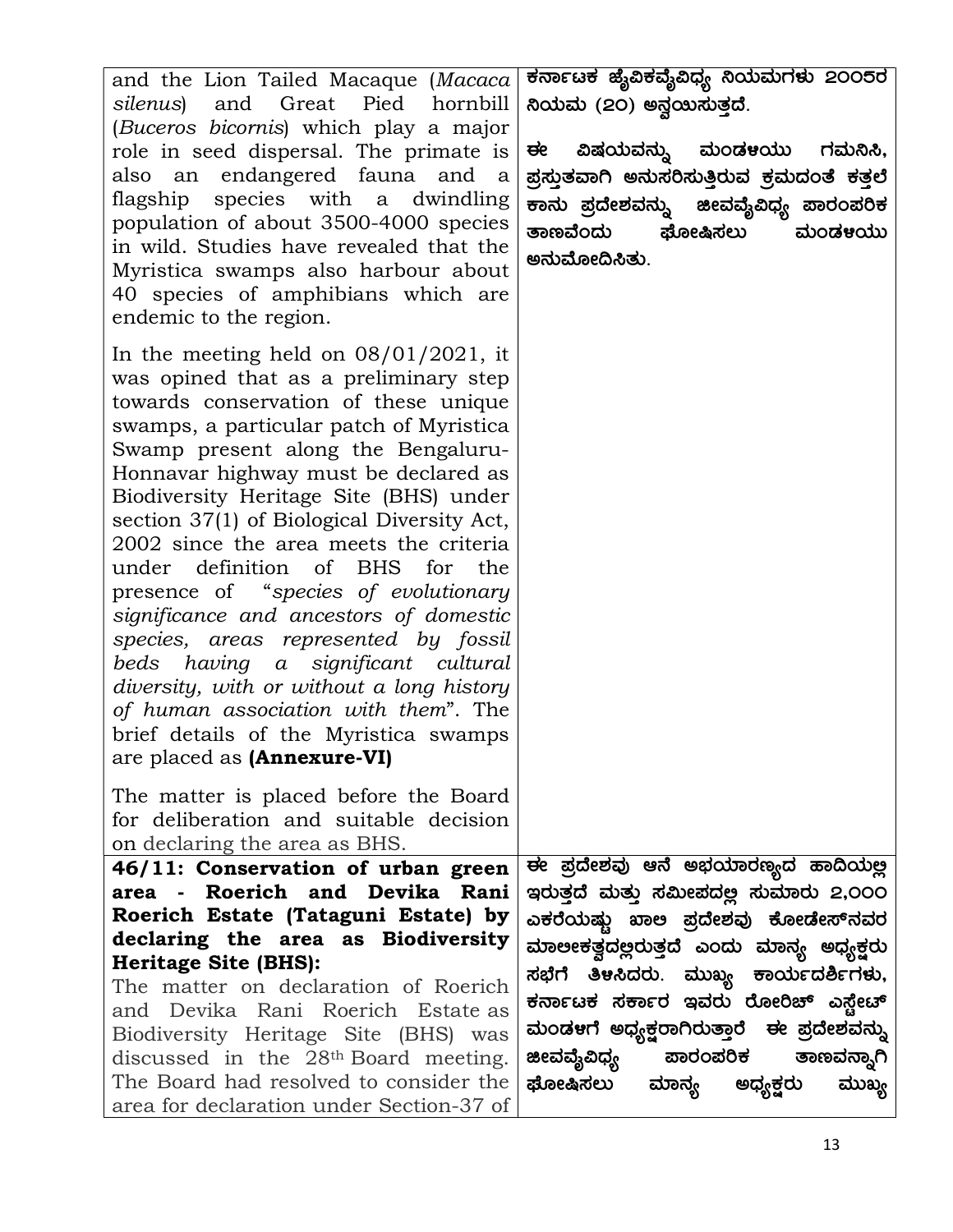Biological Diversity Act, 2002 since the estate is having great Biodiversity as well as heritage value. Subsequently, the jurisdictional BMC of Agara Grama Panchayath, Bengaluru South Taluk, Bengaluru Urban District and the BMC of Zilla Panchayath, Bengaluru Urban District also recommended for considering the area for BHS tag, but the matter was dropped since there was another proposal for development of the area as film city. Subsequently, the film city project also could not be achieved due to objections from public in the interest of preservation of estate and also considering that the area has already been declared as deemed forests, its mandatory to take Forest clearance from the central Government and the Honb'le Supreme Court under Forest (Conservation) Act 1980 for any non forestry activities.

The Hon'ble Chairman, Karnataka Biodiversity Board visited the site on 24/12/2020 and discussed the matter with the Chief Executive Officer, Roerich and Devika Rani Roerich Estate Board, who informed that biodiversity rich estate is facing various threats such as dumping of garbage and municipal solid wastes. The area is also under high risk of encroachments. During the visit, the Chief Executive Officer, Roerich Estate Board also expressed interest in conserving the areas as BHS. The extent and brief details of the site enclosed as (Annexure-VII) The matter is placed before the Board

for suitable decision on declaring the area as BHS.

ಕಾರ್ಯದರ್ಶಿಗಳಗೆ ಈಗಾಗಲೇ ಪ್ರಸ್ತಾವನೆಯನ್<mark>ನು</mark> ನ<u>ಅ</u>ಸಿರುವ ವಿಚಾರವನ್ನು ಸಭೆಯ ಗಮನ<del>ಕ</del>ೆ ತಂದರು.

ಈ ವಿಷಯವನ್ನು ಮಂಡ<mark>ಳ</mark>ಯು ಗಮನಿಸಿ, ¥À æ¸ÀÄÛvÀªÁV C£ÀĸÀj¸ÀÄwÛgÀĪÀ PÀæªÀÄ ºÁUÀÆ ರಾಷ್ಟ್ರೀಯ ಮಾರ್ಗಸೂಚಿಗಳಂತೆ ತಾತಗುಣಿ ಎಸ್ಟೇಟ್ನ<br>ಪ್ರದೇಶವನ್ನು ಜೀವವ್ಯೆವಿಧ್ಯ ಪಾರಂಪರಿಕ ¥À æzÉñÀªÀ£ÀÄß fêÀªÉÊ«zsÀå ¥ÁgÀA¥ÀjPÀ ಘೋಷಿಸಲು ಲಾಯಿತು.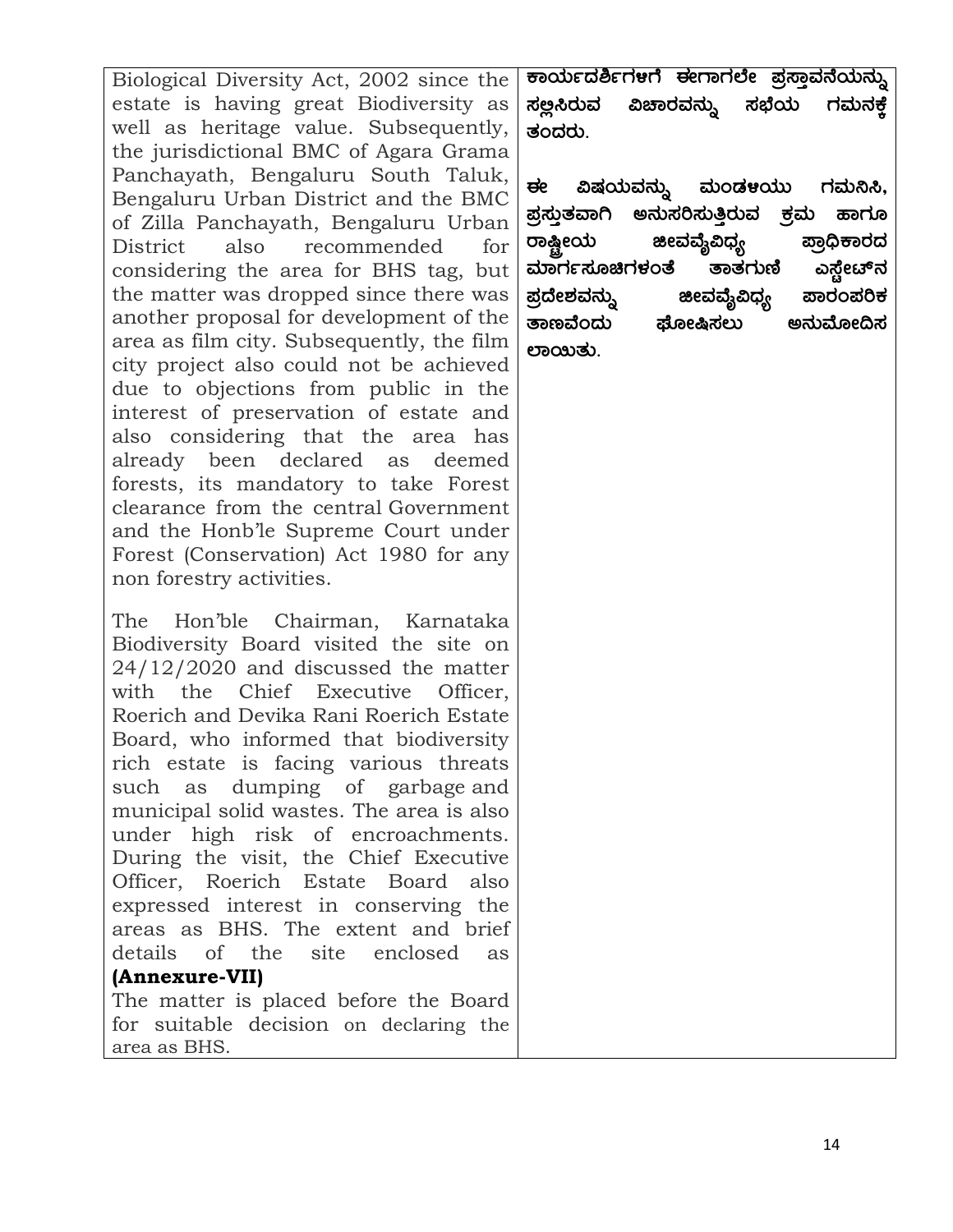| The subject is placed before the Board<br>for information.<br>ಮಂಡ೪ಯು<br>46/13: The Draft Audited Accounts<br>Report for the year 2019-20:                                                                                                                                                                                                                                                                                                                                                                                                                                | ತೀರ್ಮಾನಿಸಿತು. | ಸಂರಕ್ಷಣಾಧಿಕಾರಿಗಳು ಹಾಗೂ<br>ಅರಣ್ಯ<br>ಕಾರ್ಯಪಡೆ ಮುಖ್ಯಸ್ಥರಿಗೆ ಸಲ್ಲಸಿ 5೦೦ ಎಕರೆ<br>ಪ್ರದೇಶವುಳ್ಣ ದಾವಣಗೆರೆ ಜಿಲ್ಲೆಯ, ಹರಿಹರ<br>ತಾಲ್ಲೂಕಿನ ಕೊಂಡಜ್ಜಿ ಕೆರೆಯನ್ನು ಸಮುದಾಯ<br>ಸಂರ <del>ಕ್</del> ಷಿತ ಪ್ರದೇಶವೆಂದು ರಾಜ್ಯ ವನ್ಯ<br>ಜೀವಿ<br>ಮಂಡಳಯ ಮೂಲಕ ಘೋಷಿಸಲು ಮಂಡಳಯು |
|--------------------------------------------------------------------------------------------------------------------------------------------------------------------------------------------------------------------------------------------------------------------------------------------------------------------------------------------------------------------------------------------------------------------------------------------------------------------------------------------------------------------------------------------------------------------------|---------------|---------------------------------------------------------------------------------------------------------------------------------------------------------------------------------------------------------------------------------------------|
| The Draft Separate Audit report on the<br>accounts of the Karnataka Biodiversity<br>Board, Bengaluru for the year 2019-20<br>was submitted by Accountant General<br>(Audit-II), Karnataka vide No:<br>AG<br>$(Audit-II)/AMG/Co-ord/B/2020-21/44$<br>dated: $06/11/2020$ . (Annexure-VIII)<br>The remarks to the Draft Separate<br>Audit report sent to Accountant<br>General Office on $13/11/2020$ .<br>And the Budget and Expenditure<br>details of Karnataka Biodiversity Board<br>for the financial year 2019-20 is also<br>placed before the Board for information. | ಕರಡು          | ಲೆಕ್ತಪರಿಶೋಧನಾ<br>ವರದಿಯನ್ನು ಪರಿಶೀಅಸಿ ಅನುಮೋದನೆ ನೀಡಿತು.                                                                                                                                                                                        |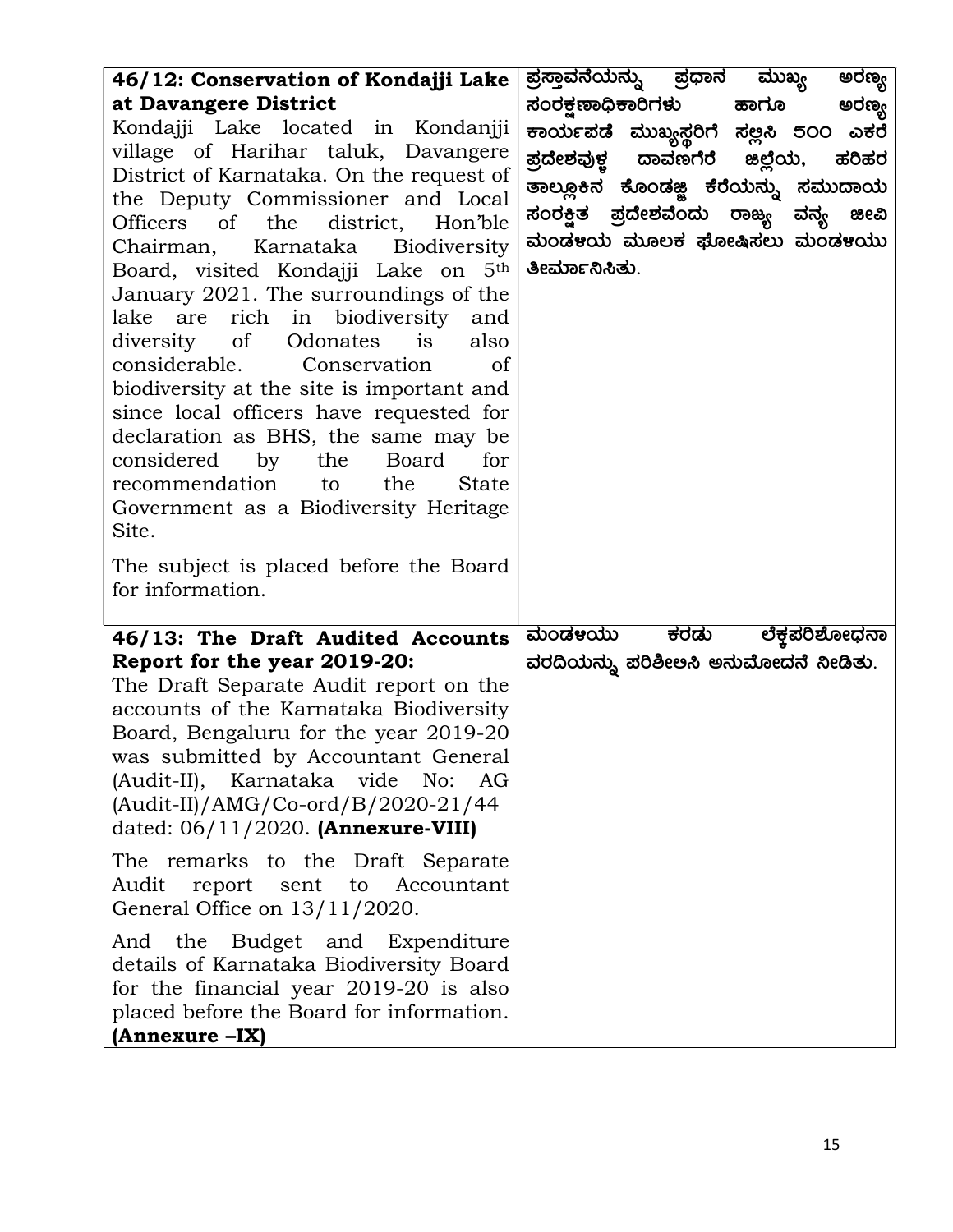| 46/14: Celebration of International<br>Day for Biological Diversity.<br>Karnataka Biodiversity Board<br><b>1S</b><br>celebrating May 22 <sup>nd</sup> of every year as<br>International Day for Biological<br>Diversity. On the occasion of IBD,<br>Chairman, KBB is planning to conduct<br>awareness programmes, Campaigns on<br>Biodiversity and sapling plantation with<br>involvement of Biodiversity<br>the<br>Management Committees and the local<br>communities in all the districts of<br>Karnataka. The total amount required<br>for the programme is Rs. 30.00 lakhs.<br>Programme details mentioned as in<br>(Annexure-X)                                                                                     | ಮಂಡ೪ಯ<br>ಅಧ್ಯ <del>ಕ್ಷ</del> ರು<br>ಮಾನ್ಯ<br>ರಾಜ್ಯದಲ್ಲ<br>ಸಂರಕ್ಷಣೆಯ ಬಗ್ಗೆ ಪರಿಣಾಮಕಾರಿಯಾಗಿ<br>ಜಾಗೃತಿಯನ್ನು ಮೂಡಿಸಲು ಪ್ರತಿ ಜೀವವೈವಿಧ್ಯ<br>ನಿರ್ವಹಣಾ<br>ಸಮಿತಿಗಳಲ್ಲ ಜೀವವೈವಿಧ್ಯ<br>ದಿನಾಚರಣೆಯ ಅಂಗವಾಗಿ ಹಮ್ಮಿಕೊಳ್ಳಲಾಗುವ<br>ಕಾರ್ಯಚಟುವೞಕೆಗಳ ಕುರಿತು<br>ಸದಸ್ಯರುಗಳಗೆ<br>ವಿವರಿಸಿದರು.<br>ಮಂಡಳಯು ಈ ವಿಷಯವನ್ನು ಪರಿಶೀಅಸಿ<br>ಅನುಮೋದನೆಯನ್ನು ನೀಡಿತು. |
|--------------------------------------------------------------------------------------------------------------------------------------------------------------------------------------------------------------------------------------------------------------------------------------------------------------------------------------------------------------------------------------------------------------------------------------------------------------------------------------------------------------------------------------------------------------------------------------------------------------------------------------------------------------------------------------------------------------------------|--------------------------------------------------------------------------------------------------------------------------------------------------------------------------------------------------------------------------------------------------------------------------------------------------------------------------|
| The subject is placed before the Board<br>for approval.                                                                                                                                                                                                                                                                                                                                                                                                                                                                                                                                                                                                                                                                  |                                                                                                                                                                                                                                                                                                                          |
| Any other subject with<br>the<br>permission of the Chair.<br>46/15 Establishment of Biodiversity                                                                                                                                                                                                                                                                                                                                                                                                                                                                                                                                                                                                                         | ಈಗಾಗಲೇ ಜೈವಿಕ ಉದ್ಯಾನವನದ ಯೋಜನೆಯ<br>ತುಂಬಾ ತಡವಾಗಿದ್ದು ಉಪ<br>ಅರಣ್ಯ<br>ಜಾರಿ<br>ಸಂರಕ್ಷಣಾಧಿಕಾರಿಗಳು (ಪ್ರಾದೇಶಿಕ)<br>ಹಾಸನ                                                                                                                                                                                                           |
| Park in Gendekatte, Hassan:<br>The<br>establishment<br>of<br>matter<br>on<br>Biodiversity Park<br>Gendekatte,<br>in                                                                                                                                                                                                                                                                                                                                                                                                                                                                                                                                                                                                      | ಮೂಲಕ ಯೋಜನೆ ಜಾರಿ ಮಾಡಲು<br>ಮಾನ್ನ<br>ಅಧ್ಯಕ್ಷರು ಸೂಚಿಸಿದರು.                                                                                                                                                                                                                                                                   |
| Hassan District was discussed in the<br>44 <sup>th</sup><br>Board meeting<br>held<br>on<br>26/06/2020. The proposal submitted<br>by the DCF, (Territorial), Hassan for a<br>budget of Rs.145.00 lakhs was placed<br>before the Board for approval. The<br>Board had resolved that the project<br>may be implemented with permission of<br><b>PCCF</b><br>(HoFF),<br>Karnataka<br>Forest<br>Department under the supervision of<br>CCF, Hassan and DCF (T), Hassan with<br>technical support from<br>Karnataka<br>Biodiversity<br>Board.<br>However,<br>a<br>response was received from Karnataka<br>Forest Department stating that the<br>project cannot be implemented during<br>2020-21 due to insufficiency of funds. | ಚರ್ಚೆಯ ನಂತರ ಈ ಯೋಜನೆಗೆ<br>ಆರಂಭಿಕ<br>ಅನುದಾನ ರೂ 5೦.೦೦ ಲಕ್ಷಗಳನ್ನು ನೀಡಲು<br>ಮಂಡಳಯು ನಿರ್ಣಯಿಸಿತು.                                                                                                                                                                                                                               |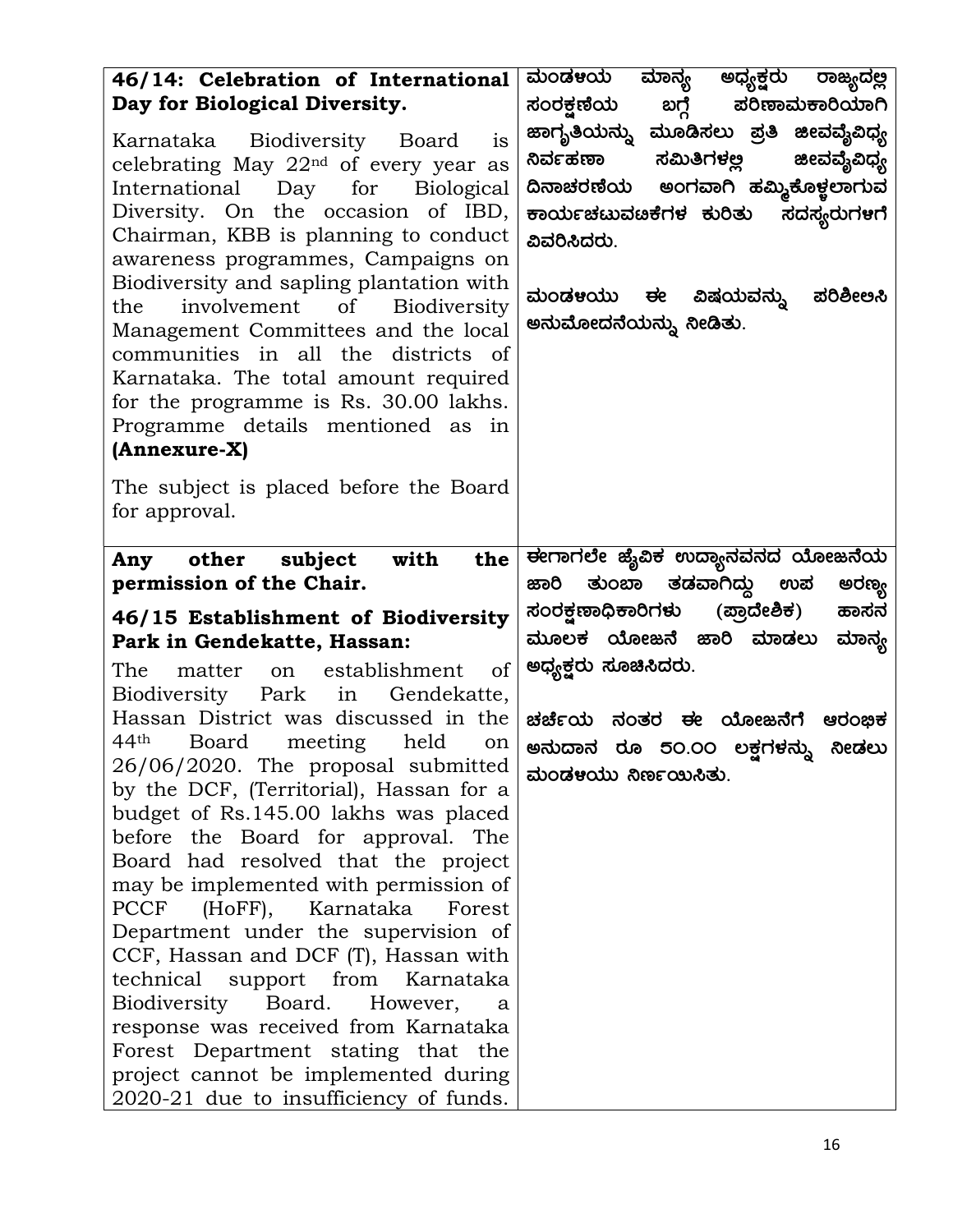| The Board noted the matter, in the 45 <sup>th</sup><br>Board meeting it was resolved<br>to<br>request PCCF (HoFF) to implement the<br>project during 2021-22. The same has<br>also been communicated to PCCF<br>(HoFF) vide letter dated $08/12/2020$ .<br>In this regard, a grant of Rs. 50.00<br>lakhs may be sanctioned to the DCF (T)<br>from the Board's budget so as to initiate<br>the implementation of the Biodiversity<br>project<br>in Gendekatte.<br>The<br>Park<br>Karnataka Forest Department may also<br>be requested to sanction the additional<br>grants based on the progress<br>in<br>implementation. |                                                                                                                                                                                                                                                                                                                                                                                                                                                                                                                                                                                     |
|--------------------------------------------------------------------------------------------------------------------------------------------------------------------------------------------------------------------------------------------------------------------------------------------------------------------------------------------------------------------------------------------------------------------------------------------------------------------------------------------------------------------------------------------------------------------------------------------------------------------------|-------------------------------------------------------------------------------------------------------------------------------------------------------------------------------------------------------------------------------------------------------------------------------------------------------------------------------------------------------------------------------------------------------------------------------------------------------------------------------------------------------------------------------------------------------------------------------------|
| The matter is placed before the Board<br>for kind approval.                                                                                                                                                                                                                                                                                                                                                                                                                                                                                                                                                              |                                                                                                                                                                                                                                                                                                                                                                                                                                                                                                                                                                                     |
| 46/16 Rocky shores of Dhareshwara<br>and degradation of forests in the<br>Coastal region.                                                                                                                                                                                                                                                                                                                                                                                                                                                                                                                                | ಉತ್ತರ ಕನ್ನಡ ಜಿಲ್ಲೆಯ ಕುಮಟಾ ತಾಲ್ಲೂಕಿನ<br>ಹೊನ್ನಾವರ ಅರಣ್ಯ ವಿಭಾಗದ ರಾಖ ಶೋರ್ಸ್<br>ಧಾರೇಶ್ವರದಲ್ಲರುವ ಅನನ್ಯ<br>ಪರಿಸರ<br>ಆಫ್<br>ವ್ಯವಸ್ಥೆಗಳ ಸಂರಕ್ಷಣಿ ಹಾಗೂ<br>ಇದು<br>ನಾಶವಾಗುತ್ತಿರುವ ವಿಷಯ ಕುರಿತು ಮಂಡಳಯ<br>ಸದಸ್ಯರಾದ ಡಾ. ಪ್ರಕಾಶ್ ಮೇಸ್ತಾರವರು ಸಭೆಗೆ<br>ಮಾಹಿತಿಯನ್ನು ತಿಳಸಿದರು.<br>ಪರಿಸರ ಸಂರಕ್ಷಣೆಗಾಗಿ ಬಂದರು ಇಲಾಖೆಯು ಸಹ<br>ಒಂದು ಯೋಜನೆಯನ್ನು ಜಾರಿಗೊ <mark>ಳ</mark> ಸುತ್ತಿದೆ. ಈ<br>ಇಲಾಖೆಯವರು ಕೃತಕ ಮರಳು ದಿಬ್ಬಗಳನ್ನು<br>ರಚಿಸುತ್ತಿದ್ದಾರೆ. ಅಂದರೆ ರಾಜ್ಯದ ಪರಿಣಾಮ<br>ಮೌಲ್ಯಮಾಪನ ಪ್ರಾಧಿಕಾರದಿಂದ (ಎಸ್.ಐ.ಇ.ಎ.<br>ಎ) (SIEAA) ಅನುಮತಿ ಪಡೆದ ನಂತರ ಕೃತಕ<br>ಮರಳು ದಿಖ್ಖಗಳನ್ನು ರಚಿಸಲು ಭೂಮಿಯ<br>ಸಾಗಣೆಗಳನ್ನು ಬಳಸಿ ಇಂಟರ್ <b>ಟೈಡಲ್</b> |
|                                                                                                                                                                                                                                                                                                                                                                                                                                                                                                                                                                                                                          | ಪ್ರದೇಶದಿಂದ ಮರಳನ್ನು ತೆಗೆಯಲಾಗುತ್ತದೆ. ಈ<br>ಯೋಜನೆಯನ್ನು ಆಅವ್ ರಿಡ್ಲೆ ಆಮೆ<br>ಗೂಡುಕಟ್ಟುವ ಪ್ರದೇಶದಲ್ಲ ಜಾರಿಗೆ ತರಲಾಗಿದ್ದು,<br>ಇದು ಆಲವ್ ರಿಡ್ಲೀಸ್ <b>ನ ಸಂತಾನೋ</b> ತ್ಪತ್ತಿ<br>ಚಟುವೞಕೆಗೆ ಹಾನಿಕಾರಕವಾಗಿದ್ದು,<br>ಇದು                                                                                                                                                                                                                                                                                                                                                                                   |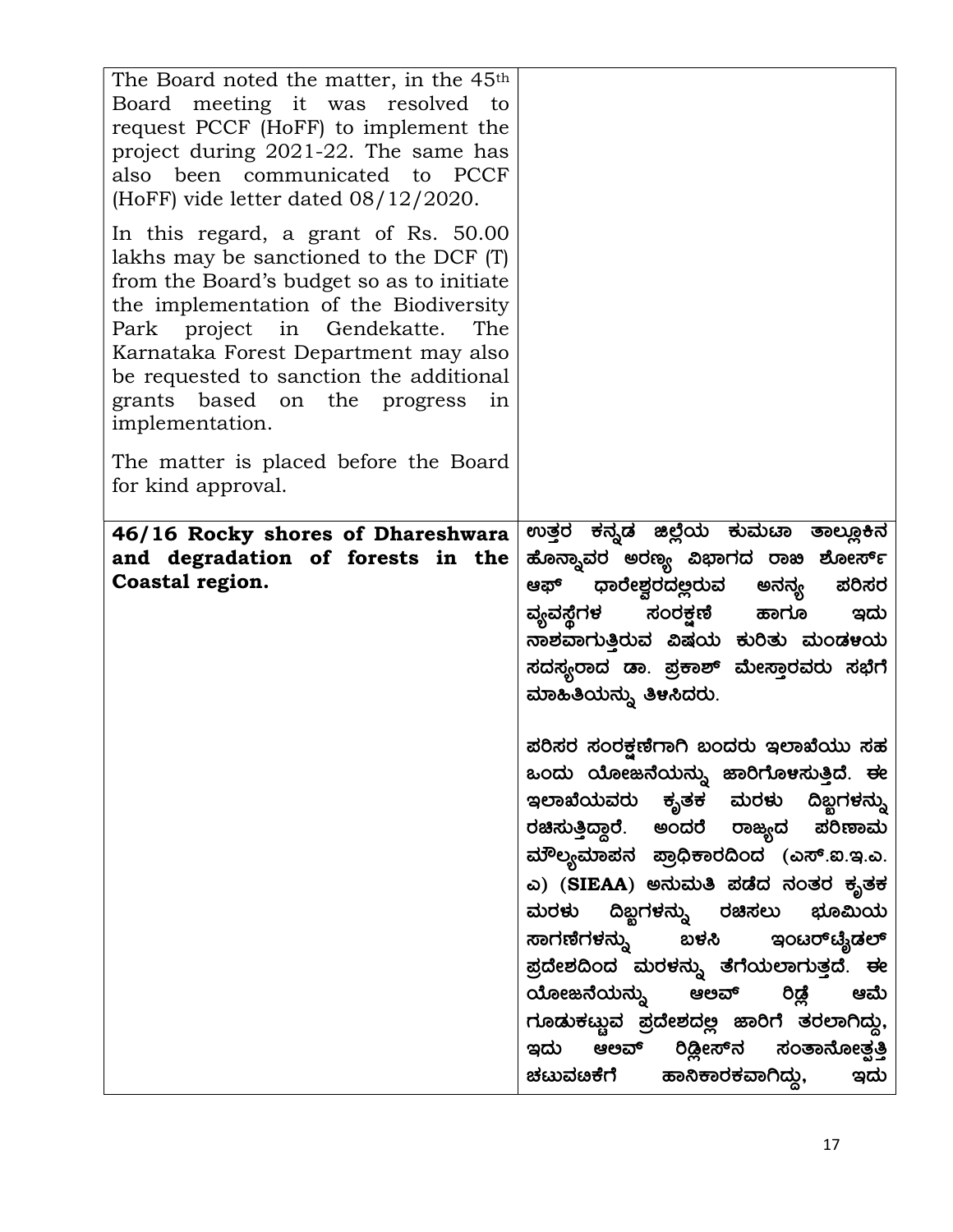ಐಯುಸಿಎನ್**ನ (IUCN)**'ದುರ್ಬಲ' ಅಳವಿನಂಚಿನ ವಿಭಾಗದ<u>ಲ್</u>ಲದೆ. ಸಮಾನಂತರವಾಗಿ, ಆಮೆಗಳು ಗೂಡುಕಟ್ಟುವ/ಸಂತಾನೋತ್ಪತ್ತಿ ಮಾಡುವ ಸ್ಥಳ<br>ಗಳನ್ನು ರಕ್ಷಿಸುವ ಪ್ರಯತ್ನವನ್ನು ಅರಣ್ಯ ಗಳನ್ನು ರಕ್ಷಿಸುವ ಪ್ರಯತ್ನವನ್ನು ಅರಣ್<mark>ಯ</mark> ಇಲಾಖೆಯು ಮಾಡುತ್ತಿದೆ. ಇಂಟರ್**ಟೈಡಲ್** ವಲಯದಲ್ಲಿನ ಮರಳು ಸೂಕ್ಷ್ಮ ಮತ್ತು ಸ್ಥೂಲ ಪ್ರಾಣಿಗಳಂದ ಸಮೃದ್ಧವಾಗಿದೆ ಎಂದು ಡಾ. ಪ್ರಕಾಶ್ ಮೇಸ್ತಾರವರು ಮಾಹಿತಿ ನೀಡಿದರು. ಆದ್ದರಿಂದ ಈ ಮರಳನ್ನು ತೆಗೆಯುವುದು ಮತ್ತು ವರ್ಗಾವಣಿ ಮಾಡುವುದು ವೈಜ್ಞಾನಿಕವಲ್ಲ.ಪರಿಸರ ವ್ಯವಸ್ಥೆಗಳಗೆ ಹಾನಿಯನ್ನು ಉಂಟುಮಾಡುವ<br>ಯಾವುದೇ ಕಾರ್ಯಗಳನ್ನು ಕೈಗೊಳ್ಣಬಾರದು ಯಾವುದೇ ಕಾರ್ಯಗಳನ್ನು ಕೈಗೊಳ್<mark>ಜ</mark>ಬಾರದು ಎಂಬ ಷರತ್ತಿನಡಿಯಲ್ಲ ಎಸ್ಇಎಎ ಅನುಮತಿ ಸೀಡಿದೆ. ಯೋಜನೆಯ ಪ್ರತಿಪಾದಕನು **ನಿರ್ಧಿ**ಷ್ಟ <u>ಪ್ರದೇಶಕ್ತೆ</u> ಎಸ್ಇಎಎಯಿಂದ ಅನುಮತಿಯನ್ನು ಪಡೆಯುತ್ತಾನೆ ಆದರೆ ಪ್ರಸ್ತಾವಿತ ಪ್ರದೇಶ<del>ಕ್</del>ಕಿಂತಲೂ ಮುಂದಿರುವ ಪ್ರದೇಶದ<u>ಲ್ಲ</u> ಯೋಜನೆಯನ್ನು ಕೌಶಲ್ಯದಿಂದ ಕಾರ್ಯಗತಗೊ<mark>ಳ</mark>ಸಲಾಗಿರುವುದನ್ನು ಗಮನಿಸಲಾಗಿದೆ. ಇದರ ಪರಿಣಾಮವಾಗಿ ಪ್ರಾಚೀನ ಆವಾಸಸ್ಥಾನಗಳು ನಾಶವಾಗುತ್ತವೆ. ಆಮೆ ಗೂಡುಕಟ್<mark>ಚ</mark>ಾವ / ಸಂತಾನೋತ್ಪತ್ತಿ ಚಟುವಚಿಕೆಯ ಪ್ರದೇಶವನ್ನು WLPA, 1972ರ ವ್ಯಾಪ್ತಿಯಲ್ಲ ಕೆಎಫ್ಡಿ ಮೇಲ್ವಚಾರಣಿ ಮಾಡುತ್ತದೆ ಮತ್ತು ರಕ್ಷಿಸುತ್ತದೆ, ಇದಕ್ಕೆ ವಿರುದ್ಧವಾಗಿ ಬಂದರು ಇಲಾಖೆಯು ಯೋಜನೆಯನ್ನು ಜಾರಿಗೆ ತಂದಿದೆ ಎಂಬ ಅಂಶವನ್ನು ಮಂಡ<mark>ಳ</mark>ಯ ಅಧ್ಯ<del>್</del>ಚ್ಷರು ಗಮನಿದರು, ಈ ವಿಷಯದ ಕುರಿತು ವಿವರವಾಗಿ ಚರ್ಚಿಸಲಾಯಿತು. ಮಂಡಳಯು ಇದರ ಸಿಯಂತ್ರಣಕ್ಕೆ ನೇರವಾಗಿ ಸಂಬಂಧಿಸಿಲ್ಲವಾದ್ದರಿಂದ<br>ಈ ಚಟುವೞಕೆಯನ್ನು ತಡೆಗಟ್ಟಲು ಮತ್ತು ಚಟುವಟಿಕೆಯನ್ನು ತಡೆಗಟ್ಟಲು ಮತ್ತ<mark>ು</mark> ಧಾರೇಶ್ತರ ರಾ<del>ಕಿ</del> ಶೋರ್ಸ್**ನಲ್ಲ ಆಮೆ** ಆವಾಸಸ್ಥಾನವನ್ನು ಸಂರಕ್ಷಿಸುವ ಅಗತ್ಯ ಕ್ರಮಕ್ಕಾಗಿ<br>ಪ್ರಾದೇಶಿಕ ಪರಿಸರ ಸಚಿವಾಲಯ. ಪರಿಸರ ಪರಿಸರ ಸಚಿವಾಲಯ, ಪರಿಸರ ಸಚಿವಾಲಯದ ಇಲಾಖೆಗೆ ಸಲಹೆ ನೀಡಲು ಸಭೆಯು ತೀರ್ಮಾನಿಸಲಾಯಿತು.

ಉಪಸ್ಥಿತರಿದ್ದ ಪ್ರಧಾನ ಕಾರ್ಯದರ್ಶಿಗಳ (ಜೀ. ಮತ್ತು ಪ) ಗಮನ ಸೆಳೆಯಲಾಯಿತು.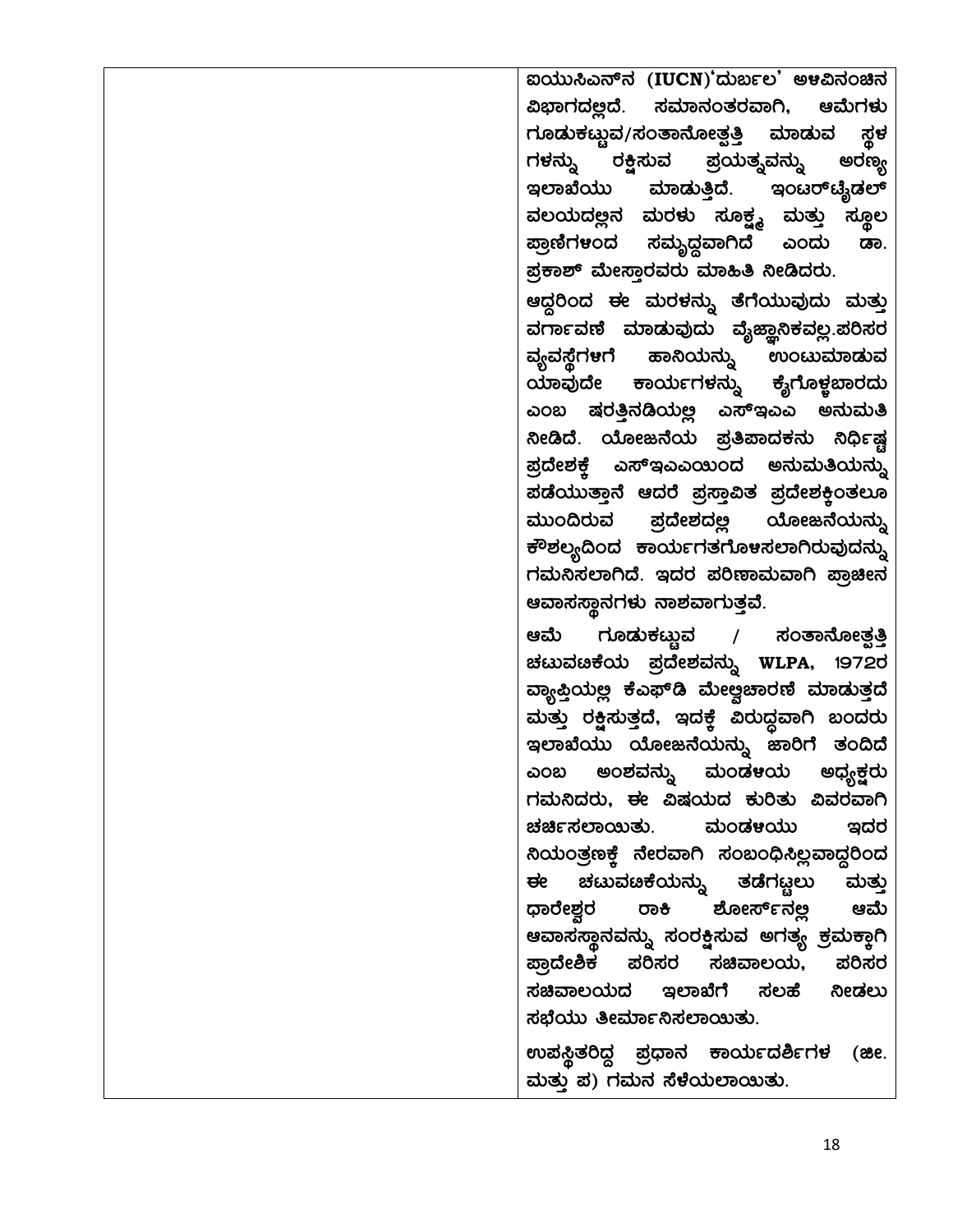| 46/17:Providing protection                                | $\mathsf{to} \mid$ ಶ್ರೀ. ಕೆ. ವೆಂಕಟೇಶ್, ಮಂಡಳಯ ಅಧಿಕಾರೇತರ |
|-----------------------------------------------------------|--------------------------------------------------------|
| <b>Government and Forest areas:</b>                       | ಸದಸ್ಯರು ಮಲೆನಾಡಿನ ಸರಹದ್ದಿನಲ್ಲ ಆನೇಕ                      |
|                                                           | ಸರ್ಕಾರಿ ಮತ್ತು ಅರಣ್ಯ ಪ್ರದೇಶಗಳವೆ. ಇವುಗಳನ್ನು              |
|                                                           | ಡೀಮ್ಡ್ ಅರಣ್ಯ ಎಂದು ಸೂಚಿಸಲಾಗುತ್ತದೆ.                      |
|                                                           | ಏಕೆಂದರೆ ಅವುಗಳನ್ನು ಸ್ಪಲ್ಪಮಣ್ಣಗೆ ರಕ್ಷಿಸಲಾಗಿದೆ.           |
|                                                           | ಆದರೆ ಹಲವಾರು ವರ್ಷಗಳಂದ ಶುಂಠಿ ಮತ್ತು                       |
|                                                           | ಅರಿಶಿನವನ್ನು ಬೆಳೆಸುವುದರಿಂದ ಮಲೆನಾಡು                      |
|                                                           | ಪ್ರದೇಶದ ಈ ಡೀಮ್ಡ್ ಅರಣ್ಯಗಳಲ್ಲ ಸಾಕಷ್ಟು                    |
|                                                           | ಕೀಟನಾಶಕಗಳು ಮತ್ತು ರಸಗೊಬ್ಬರಗಳನ್ನು                        |
|                                                           | ಹಾಕಲಾಗುತ್ತಿದೆ. ಇಲ್ಲಯವರೆಗೆ ಡೀಮ್ಡ್ ಕಾಡುಗಳ                |
|                                                           | ಗಡಿಗಳನ್ನು ಗುರುತಿಸಿ ಅಂಚಿನ ನೆಡು                          |
|                                                           | ತೋಟಗಳಂದ ರಕ್ಷಿಸಲಾಗುತ್ತಿದೆ. ಈ ಗಡಿ                        |
|                                                           | ಪ್ರದೇಶಗಳನ್ನು ಕಂದಕ ಮಾಡುವ ಮೂಲಕ ಈ                         |
|                                                           | ಎಲ್ಲಾ ಡೀಮ್ಡ್ ಅರಣ್ಯಗಳಗೆ ಹೆಚ್ಚಿನ ರಕ್ಷಣೆಬೇಕು              |
|                                                           | ಎಂದು ಶ್ರೀ ಕೆ. ವೆಂಕಟೇಶ್ರವರ ತಿಳಸಿದರು. ಇದು                |
|                                                           | ಕೀಟನಾಶಕಗಳು/ರಸಗೊಬ್ಬರಗಳ ಒಳಹರಿವನ್ನು                       |
|                                                           | ತಡೆಯುವುದಲ್ಲದೆ. ಡೀಮ್ಡ್ ಅರಣ್ಯಗಳ                          |
|                                                           | ಅತಿಕ್ರಮಣವನ್ನು ತಡೆಯುತ್ತದೆ. ಕಂದಕವು ಕಾಡು                  |
|                                                           | ಪ್ರಾಣಿಗಳನ್ನು ಮಾನವ ವಸಾಹತುಗಳಗೆ                           |
|                                                           | ಪ್ರವೇಶಿಸುವುದನ್ನು ತಡೆಯುತ್ತದೆ.<br>ಹೀಗಾಗಿ                 |
|                                                           | ಮಾನವ–ಪ್ರಾಣಿ ಸಂಘರ್ಷಗಳನ್ನು ತಗ್ಗಿಸುತ್ತದೆ.                 |
|                                                           | ಮಂಡಳಯು ಈ ಬಗ್ಗೆ ಕಾನು ಸಂರಕ್ಷಣೆ ಕುರಿತು                    |
|                                                           | ಸಭೆ ನಡೆಸಿ ಶಿಫಾರಸ್ಸು ಕೈಗೊಂಡಿದ್ದನ್ನು ಅಧ್ಯಕ್ಷರು           |
|                                                           | ಉಲ್ಲೇಖಸಿದರು. ಮಂಡಳಯು ಈ ಬಗ್ಗೆ ಅರಣ್ಯ                      |
|                                                           | ಇಲಾಖೆಗೆ ಶಿಫಾರಸ್ಸು ಮಾಡಬೇಕೆಂದು ಅಭಿಪ್ರಾಯ                  |
|                                                           | ನೀಡಿತು.                                                |
|                                                           |                                                        |
|                                                           | ಮಂಡಳಯು ಕಾಂಪಾ ವಿಶೇಷ ಅನುದಾನವನ್ನು                         |
|                                                           | ಕಾನು ಅರಣ್ಯ ಸಂರಕ್ಷಣೆ ಯೋಜನೆಗೆ ನೀಡಲು                      |
|                                                           | ಅಗತ್ಯ ಕ್ರಮಕೈಗೊಳ್ಳಲು ಅರಣ್ಯ ಇಲಾಖೆಗೆ                      |
|                                                           | ಶಿಫಾರಸ್ಸು ಮಾಡಿತು. ಈ ಬಗ್ಗೆ ಪ್ರಧಾನ ಮುಖ್ಯ                 |
|                                                           | ಅರಣ್ಯ ಸಂರಕ್ಷಣಾಧಿಕಾರಿಗಳು ಆಧ್ಯತೆ ನೀಡುವ<br>ಭರವಸೆ ನೀಡಿದರು. |
|                                                           |                                                        |
| of<br>46/18:<br><b>Updation</b><br><b>Coastal</b><br>Zone | ಸರ್ವೆ ಆಫ್ ಇಂಡಿಯಾ (ಎಸ್.ಒ.ಐ), ನೇವಲ್                      |
| <b>Management Plan Maps:</b>                              | ಹೈಡ್ರಾಲಜಿ, ಸಿದ್ಧಪಡಿಸಿದ ಪ್ರಸ್ತುತ ಕರಾವಳ ವಲಯ              |
|                                                           | ನಿರ್ವಹಣಾ ಯೋಜನೆ ನಕ್ಷೆಗಳು, ಜೀವವೈವಿಧ್ಯ                    |
|                                                           | ದಾಖಲಾತಿಗಳು ಹಾಗೂ ಎಲ್ಲಾ ಸಸ್ಯಗಳ ಮತ್ತು                     |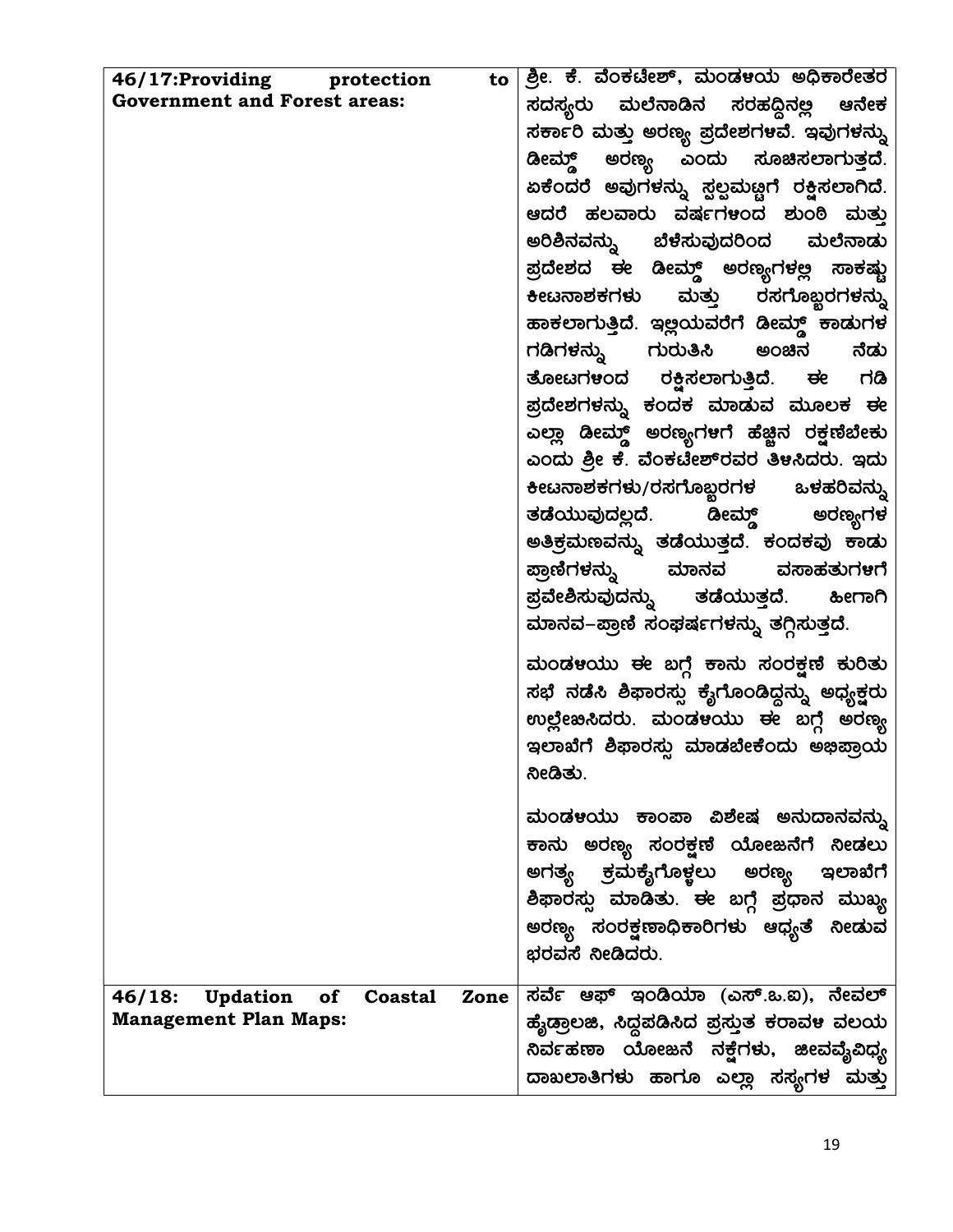| ಪ್ರಾಣಿಗಳ ಪಟ್ಟಿಯೊಂದಿಗಿನ ಪ್ರಸ್ತುತ ಸ್ಥಿತಿಯ<br>ದತ್ತಾಂಶಗಳನ್ನು ನವೀಕರಿಸಿರುವುದಿ <u>ಲ್</u> ಲ ಎಂದು                                                                                                                                                                                                                                                                                                                                                                                                                                                                                                                                                                         |
|------------------------------------------------------------------------------------------------------------------------------------------------------------------------------------------------------------------------------------------------------------------------------------------------------------------------------------------------------------------------------------------------------------------------------------------------------------------------------------------------------------------------------------------------------------------------------------------------------------------------------------------------------------------|
| ಡಾ. ಪ್ರಕಾಶ್ ಮೇಸ್ತಾ ಸಭೆಗೆ ತಿಳಸಿದರು. ಎಲ್ಲಾ<br>ಜಿಲ್ಲೆಗಳ ನವೀಕರಿಸಿದ ನಕ್ಷೆಯನ್ನು ಸಿದ್ಧಪಡಿಸಲು                                                                                                                                                                                                                                                                                                                                                                                                                                                                                                                                                                            |
| SICON India Pvt. Ltd. <del>ರ</del> ೕಗಾಗಲೇ ಈ                                                                                                                                                                                                                                                                                                                                                                                                                                                                                                                                                                                                                      |
| ಯೋಜನೆಯನ್ನು ಮಂಜೂರು ಮಾಡಿದೆ ಎಂದು<br>ಪ್ರಧಾನ ಕಾರ್ಯದರ್ಶಿಗಳು (ಜೀವಿಪರಿಸ್ಥಿತಿ ಮತ್ತು<br>ಪರಿಸರ) ಸಲಹೆಯನ್ನು ನೀಡಿದರು. ನಕ್ಷೆಗಳನ್ನು<br>ಸಿದ್ದಪಡಿಸಿ ನಮಗೆ ಸಲ್ಲಸಿದ ನಂತರ ಅದನ್ನು<br>ಮಂಡಳಯ ಮುಂದಿನ ಸಭೆಯಲ್ಲ ಚರ್ಚೆಗೆ<br>ಇಡಬಹುದು. ಸಂರಕ್ಷಣೆ ಮತ್ತು ನಿರ್ವಹಣಿಗೆ<br>ಸಂಬಂಧಿಸಿದ ಎಲ್ಲಾ ಕರಾವಳ ಸಮಸ್ಯೆಗಳ ಕುರಿತು<br>ಚರ್ಚಿಸಲು ಅರಣ್ಯ ಇಲಾಖೆ, ಸಿಆರ್ <i>ಜೆಡ್</i> ,<br>ಮಾಅನ್ಯ ನಿಯಂತ್ರಣ ಮಂಡಳ ಮತ್ತು ಸ್ಥಳೕಯ<br>ಪರಿಸರ ಕಾರ್ಯಕರ್ತರನ್ನು ಒಳಗೊಂಡ<br>ಸಭೆಯನ್ನು ಹಮ್ಮಿಕೊಳ್ಳುವ ಅಗತ್ಯವಿದೆ ಎಂದು                                                                                                                                                                                                                               |
| ಮಂಡ೪ಯ ಮಾನ್ಯ ಅಧ್ಯಕ್ಷರು ಸಲಹೆಯನ್ನು<br>ನೀಡಿದರು.                                                                                                                                                                                                                                                                                                                                                                                                                                                                                                                                                                                                                      |
| ಯೋಜನೆ ಕುರಿತು<br><u>ਚ ਇ</u><br>ದಿನಾಂಕ<br>31/O1/2O2Oರಂದು ನಡೆದ ಮಂಡ೪ಯ 43ನೇ<br>ಸಭೆಯಲ್ಲ ಚರ್ಚಿಸಿ 2O2Oರ ಜುಲೈವರೆಗೆ<br>ಯೋಜನೆಯನ್ನು ವಿಸ್ತರಿಸಲು ಅನುಮೋದನೆ<br>ನೀಡಿತ್ತು. ಯೋಜನೆಯ ಪ್ರಧಾನ <mark>ಅ</mark> ಧಿಕಾರಿ–<br>ಗಳೊಂದಿಗಿನ ಪತ್ರವ್ಯವಹಾರಗಳು ಹಾಗೂ<br>ಸಂಶೋಧನೆಯ ತಾಂತ್ರ <del>ಿಕ</del> ತಜ್ಞರ ಸಮಿತಿಯ ಎಲ್ಲಾ<br>ಸಲಹೆಗಳ ಆಧಾರದ ಮೇಲೆ ಅಧ್ಯಯನದ ಅಂತಿಮ<br>ಕರಡು ವರದಿಯನ್ನು ಸಲ್ಲಸಿರುತ್ತಾರೆ. ಮಂಡಳಯ<br>ಸದಸ್ಯರುಗಳ ಅಧಿಕಾರವಾಧಿಯನ್ನು ರದ್ದುಪಡಿಸ<br>ಲಾದ ಹಿನ್ನಲೆಯಲ್ಲ ಮಂಡಳಯ ಸಂಶೋಧನೆಯ<br>ತಾಂತ್ರಿಕ ತಜ್ಞರ ಸಮಿತಿಯನ್ನೂ ಸಹ<br>ರದ್ದುಪಡಿಸಲಾಯಿತು. ಆದ್ದರಿಂದ ವರದಿಯನ್ನು<br><b>ಅಂತಿಮಗೊಳಸಲು ಮತ್ತು ಅನುಮೋದಿಸಲು</b><br>ಸಾಧ್ಯವಾಗಅಲ್ಲ. ಈ ವಿಷಯದಲ್ಲ ಮತ್ತಷ್ಟು<br>ವಿಳಂಬವಾಗದಂತೆ ಮಂಡಳಯ ಮಾನ್ಯ ಅಧ್ಯಕ್ಷರು<br>ದಿನಾಂಕ ೦౩/1೦/2೦2೦ರಂದು ಕರಡನ್ನು |
|                                                                                                                                                                                                                                                                                                                                                                                                                                                                                                                                                                                                                                                                  |